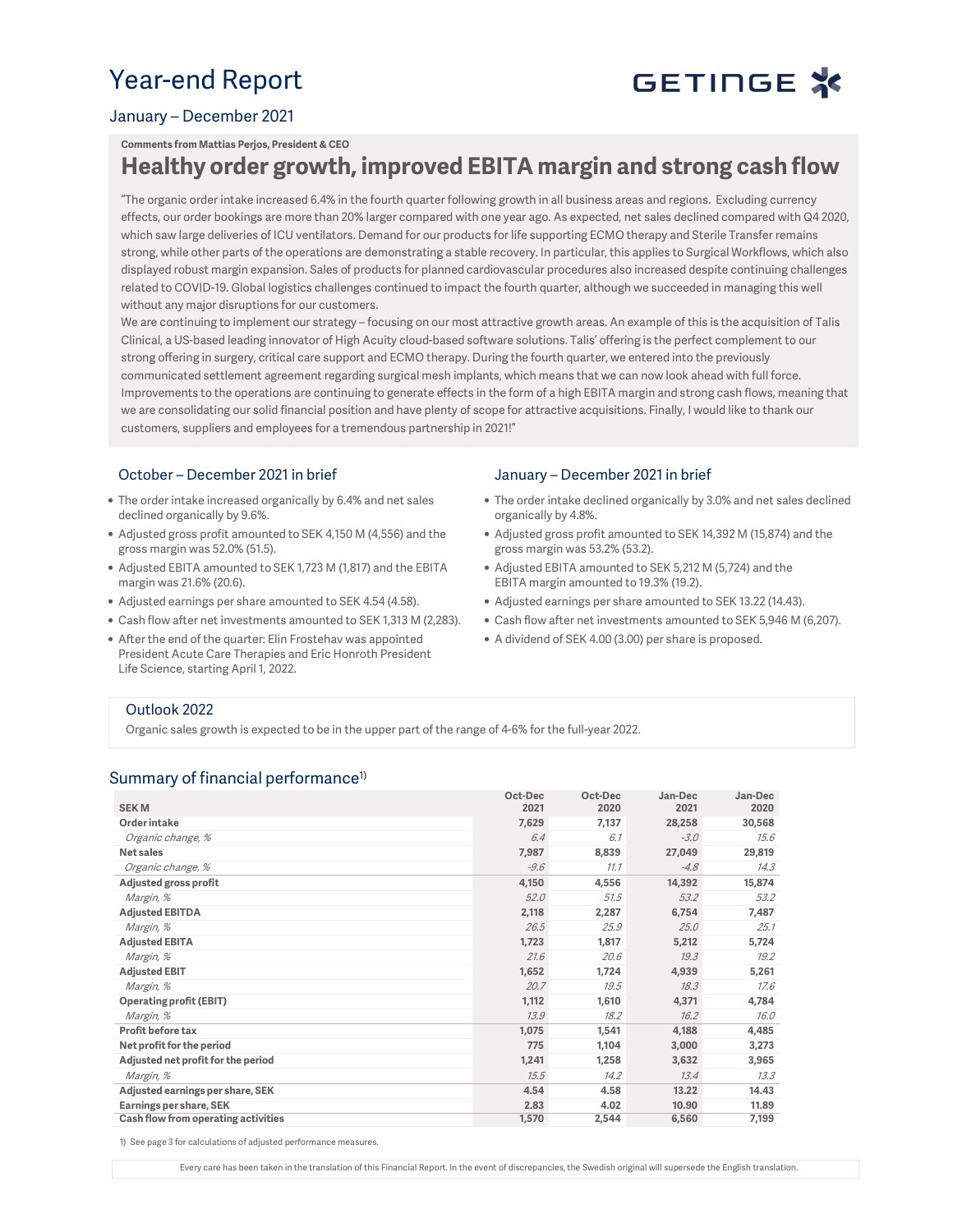# Group performance

### Order intake

October – December 2021

**Order intake business areas, SEK M Oct-Dec 2021 Oct-Dec 2020 Org Δ, % Jan-Dec 2021 Jan-Dec 2020 Org Δ, %** Acute Care Therapies Life Science 1,307 1,235 7.0 4,120 3,413 26.0 Surgical Workflows 2,403 2,198 9.5 8,803 7,948 15.4 **Total 7,629 7,137 6.4 28,258 30,568 -3.0**

| Order intake<br>regions, SEK M | Oct-Dec<br>2021 | Oct-Dec<br>2020 | Org $\Delta$ , % | Jan-Dec<br>2021 | Jan-Dec<br>2020 | Org $\Delta$ , % |
|--------------------------------|-----------------|-----------------|------------------|-----------------|-----------------|------------------|
| Americas                       | 2.768           | 2.627           | 3.3              | 10.527          | 11,601          | $-3.1$           |
| APAC                           | 1.671           | 1.529           | 7.3              | 6.919           | 6.603           | 9.5              |
| <b>EMEA</b>                    | 3.190           | 2.981           | 8.8              | 10.812          | 12,364          | $-9.5$           |
| Total                          | 7.629           | 7.137           | 6.4              | 28,258          | 30,568          | $-3.0$           |

### Net sales

#### October – December 2021

| Net sales<br>business areas, SEK M | Oct-Dec<br>2021 | Oct-Dec<br>2020 | Org $\Delta$ , % | Jan-Dec<br>2021 | Jan-Dec<br>2020 | Org $\Delta$ , % |
|------------------------------------|-----------------|-----------------|------------------|-----------------|-----------------|------------------|
| <b>Acute Care Therapies</b>        | 4.230           | 5.392           | $-22.1$          | 15.527          | 18.719          | $-12.5$          |
| Life Science                       | 1.043           | 806             | 29.1             | 3.558           | 2.854           | 29.8             |
| <b>Surgical Workflows</b>          | 2.715           | 2.641           | 4.0              | 7.965           | 8.246           | 0.5              |
| Total                              | 7.987           | 8.839           | $-9.6$           | 27.049          | 29,819          | $-4.8$           |
|                                    |                 |                 |                  |                 |                 |                  |
|                                    |                 |                 |                  |                 |                 |                  |
| Net sales<br>regions, SEK M        | Oct-Dec<br>2021 | Oct-Dec<br>2020 | Org $\Delta$ , % | Jan-Dec<br>2021 | Jan-Dec<br>2020 | Org $\Delta$ , % |
| Americas                           | 2.698           | 3.238           | $-18.4$          | 10.249          | 11.394          | $-4.0$           |
| APAC                               | 2.153           | 1.951           | 10.6             | 6.632           | 6.329           | 9.3              |
| <b>EMEA</b>                        | 3.136           | 3.651           | $-12.5$          | 10.167          | 12.096          | $-13.0$          |
| Total                              | 7.987           | 8,839           | $-9.6$           | 27.049          | 29.819          | $-4.8$           |

| Net sales specified by<br>capital goods &<br>consumables, SEK M | Oct-Dec<br>2021 | Oct-Dec<br>2020 | Org $\Delta$ , % | Jan-Dec<br>2021 | Jan-Dec<br>2020 | Org $\Delta$ , % |
|-----------------------------------------------------------------|-----------------|-----------------|------------------|-----------------|-----------------|------------------|
| Capital goods                                                   | 3.973           | 5.138           | $-22.1$          | 12.261          | 15,473          | $-17.0$          |
| Consumables                                                     | 4.014           | 3.702           | 7.7              | 14.787          | 14.346          | 8.3              |
| Total                                                           | 7.987           | 8.839           | $-9.6$           | 27.049          | 29,819          | $-4.8$           |

## Net sales – bridge between Q4 2020 and Q4 2021



- All business areas and regions reported an organic increase in order intake.
- Acute Care Therapies increased its organic order intake in products for ECMO therapy and planned cardiovascular procedures.
- Life Science's organic order intake rose mainly due to very strong growth in sterilizers.
- The organic order intake for Surgical Workflows increased in all categories and regions.
- Life Science increased its net sales organically in all product categories and regions. Growth was particularly high in APAC.
- The decline in net sales for Acute Care Therapies was attributable to challenging comparative figures, due to large deliveries of ICU ventilators in Q4 2020. Sales of ECMO therapy products continued to increase at a high pace. Sales in products for planned cardiovascular surgery also increased, despite continuing challenges related to COVID-19.
- Net sales in Surgical Workflows increased organically due to the strong trend in mainly operating tables and other OR products. Growth was particularly high in APAC.
- Net sales declined by SEK 852 M, corresponding to -9.6%.
- Net sales from acquisitions had a positive impact of SEK 4 M, corresponding to 0.1% for the quarter.
- Exchange rates had an impact of SEK -7 M on sales, corresponding to -0.1%.
- Mix, price and mostly volume had an impact of SEK -848 M on sales, corresponding to -9.6%.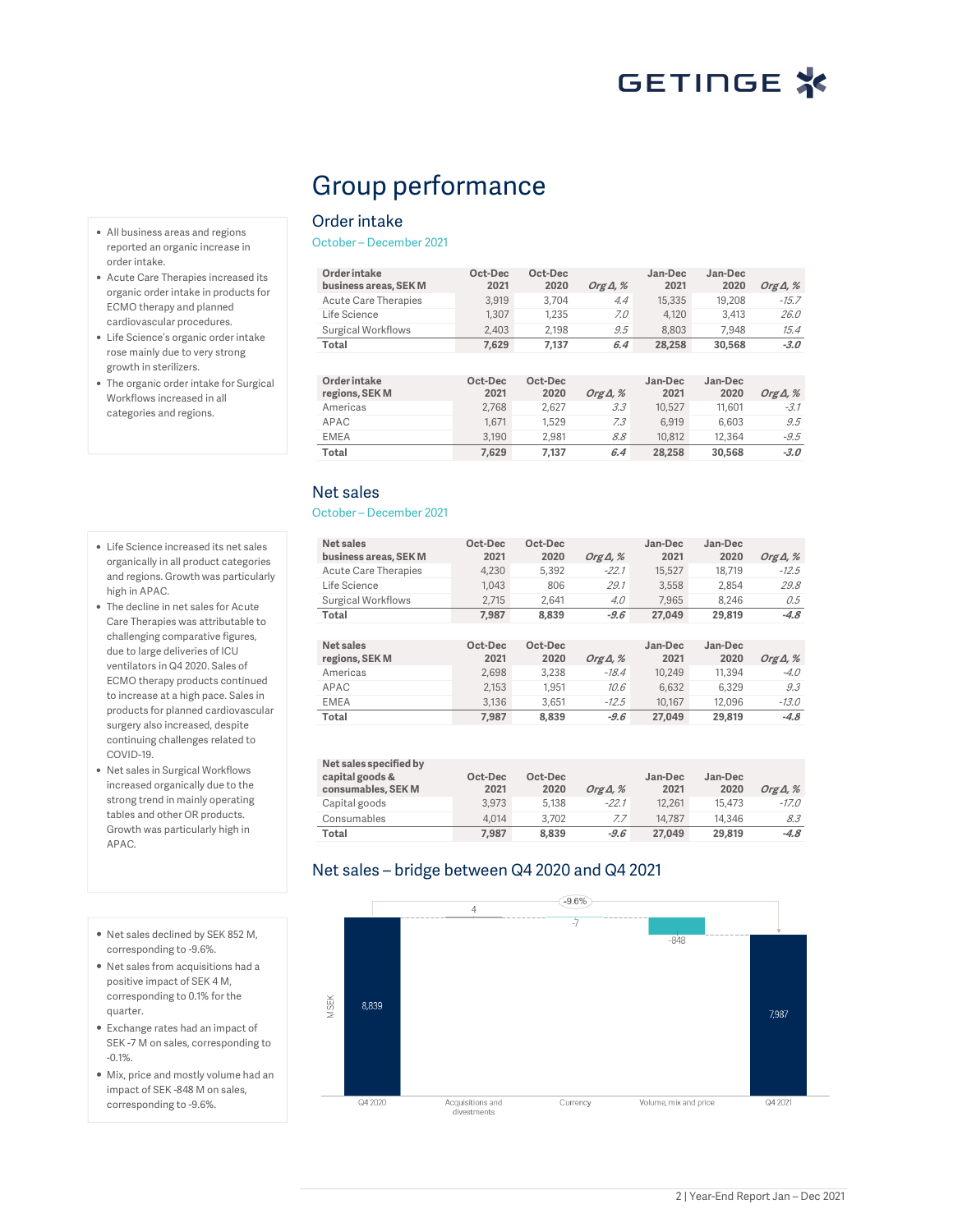- Currency effects impacted adjusted gross profit positively by SEK 35 M and adjusted EBITA positively by SEK 163 M.
- Despite declining volumes, the gross margin increased by 0.5 of a percentage point as a result of higher productivity and positive currency effects. The business area mix reduced the gross margin.
- Adjusted operating expenses fell by 10.4% compared with Q4 2020. Expenses fell organically by 5.0%.
- Adjusted EBITA fell by SEK 94 M year-on-year but the margin increased by 1.0 percentage point to 21.6%.
- Other items affecting comparability were negatively impacted by a provision of SEK 600 M to cover costs related to the settlement regarding surgical mesh products.
- Net financial items improved by SEK 33 M as a result of lower net debt and interest expenses.

### Underlying earnings trend

|                                                     | Oct-Dec<br>2021 | Oct-Dec<br>2020 | Jan-Dec<br>2021  | Jan-Dec<br>2020 |
|-----------------------------------------------------|-----------------|-----------------|------------------|-----------------|
| <b>SEKM</b><br>Net sales                            |                 |                 |                  |                 |
|                                                     | 7,987           | 8,839<br>4.556  | 27,049<br>14,392 | 29,819          |
| Adjusted gross profit                               | 4,150           |                 |                  | 15,874          |
| Margin, %                                           | 52.0            | 51.5            | 53.2             | 53.2            |
| Adjusted operating expenses                         | $-2,032$        | $-2,269$        | $-7,639$         | $-8,387$        |
| <b>Adjusted EBITDA</b>                              | 2,118           | 2,287           | 6,754            | 7,487           |
| Margin, %                                           | 26.5            | 25.9            | 25.0             | 25.1            |
| Depreciation, amortization and write-downs of       |                 |                 |                  |                 |
| intangible assets and tangible assets <sup>1)</sup> | $-395$          | $-470$          | $-1,542$         | $-1,763$        |
| <b>Adjusted EBITA</b>                               | 1,723           | 1,817           | 5,212            | 5,724           |
| Margin, %                                           | 21.6            | 20.6            | 19.3             | 19.2            |
| A Amortization and write-down of acquired           |                 |                 |                  |                 |
| intangible assets <sup>1)</sup>                     | $-71$           | $-93$           | $-273$           | $-463$          |
| <b>Adjusted EBIT</b>                                | 1,652           | 1,724           | 4,939            | 5,261           |
| Margin, %                                           | 20.7            | 19.5            | 18.3             | 17.6            |
| <b>B</b> Acquisition and restructuring costs        | 5               | $-5$            | $-95$            | $-177$          |
| C Other items affecting comparability <sup>2)</sup> | $-545$          | $-110$          | $-473$           | $-300$          |
| <b>Operating profit (EBIT)</b>                      | 1,112           | 1,610           | 4,371            | 4,784           |
| Net financial items                                 | $-36$           | $-69$           | $-183$           | $-299$          |
| Profit before tax                                   | 1.075           | 1.541           | 4.188            | 4,485           |
| Adjusted profit before tax                          |                 |                 |                  |                 |
| (adjusted for A, B and C)                           | 1,686           | 1,748           | 5,029            | 5,425           |
| Margin, %                                           | 21.1            | 19.8            | 18.6             | 18.2            |
| Taxes                                               | $-300$          | $-437$          | $-1,187$         | $-1,213$        |
| <b>D</b> Adjustment of tax $2$                      | $-145$          | $-53$           | $-209$           | $-248$          |
| Adjusted net profit for the period                  | 1,241           | 1,258           | 3,632            | 3,965           |
| (adjusted for A, B, C and D)                        |                 |                 |                  |                 |
| Margin, %                                           | 15.5            | 14.2            | 13.4             | 13.3            |
| Of which, attributable to Parent Company            |                 |                 |                  |                 |
| shareholders                                        | 1,237           | 1,248           | 3,601            | 3,931           |
| Average number of shares, thousands                 | 272,370         | 272,370         | 272,370          | 272,370         |
| Adjusted earnings per share, SEK                    |                 |                 |                  |                 |
| (adjusted for A, B, C and D)                        | 4.54            | 4.58            | 13.22            | 14.43           |

1) Excluding items affecting comparability (see Note 3 for depreciation, amortization and write-downs)

2) See Note 5

### Adjusted EBITA per business area<sup>1)</sup>

|                                                | Oct-Dec | Oct-Dec | Jan-Dec | Jan-Dec |
|------------------------------------------------|---------|---------|---------|---------|
| <b>SEKM</b>                                    | 2021    | 2020    | 2021    | 2020    |
| <b>Acute Care Therapies</b>                    | 1,201   | 1.653   | 4.444   | 5,831   |
| Margin, %                                      | 28.4    | 30.7    | 28.6    | 31.1    |
| <b>Life Science</b>                            | 221     | 112     | 729     | 393     |
| Margin, %                                      | 21.2    | 13.9    | 20.5    | 13.8    |
| <b>Surgical Workflows</b>                      | 393     | 156     | 390     | $-127$  |
| Margin, %                                      | 14.5    | 5.9     | 4.9     | $-7.5$  |
| Group functions and other (incl. eliminations) | $-92$   | $-105$  | $-351$  | $-374$  |
| Total                                          | 1.723   | 1.817   | 5.212   | 5.724   |
| Margin, %                                      | 21.6    | 20.6    | 19.3    | 19.2    |

1) See Note 3 for depreciation and write-downs and Note 5 for other items affecting comparability

### Adjusted EBITA – bridge between Q4 2020 and Q4 2021



• Acute Care Therapies reduced its adjusted EBITA by SEK 453 M, mainly due to lower volumes related to ventilators. This also contributed to a slightly lower margin compared with Q4 2020.

- Life Science's adjusted EBITA rose by SEK 109 M and the margin increased by 7.3 percentage points, mainly due to higher sales volumes and lower operating expenses.
- Surgical Workflows' adjusted EBITA improved by SEK 237 M and the margin improved by 8.6 percentage points, due to higher volumes and increased productivity.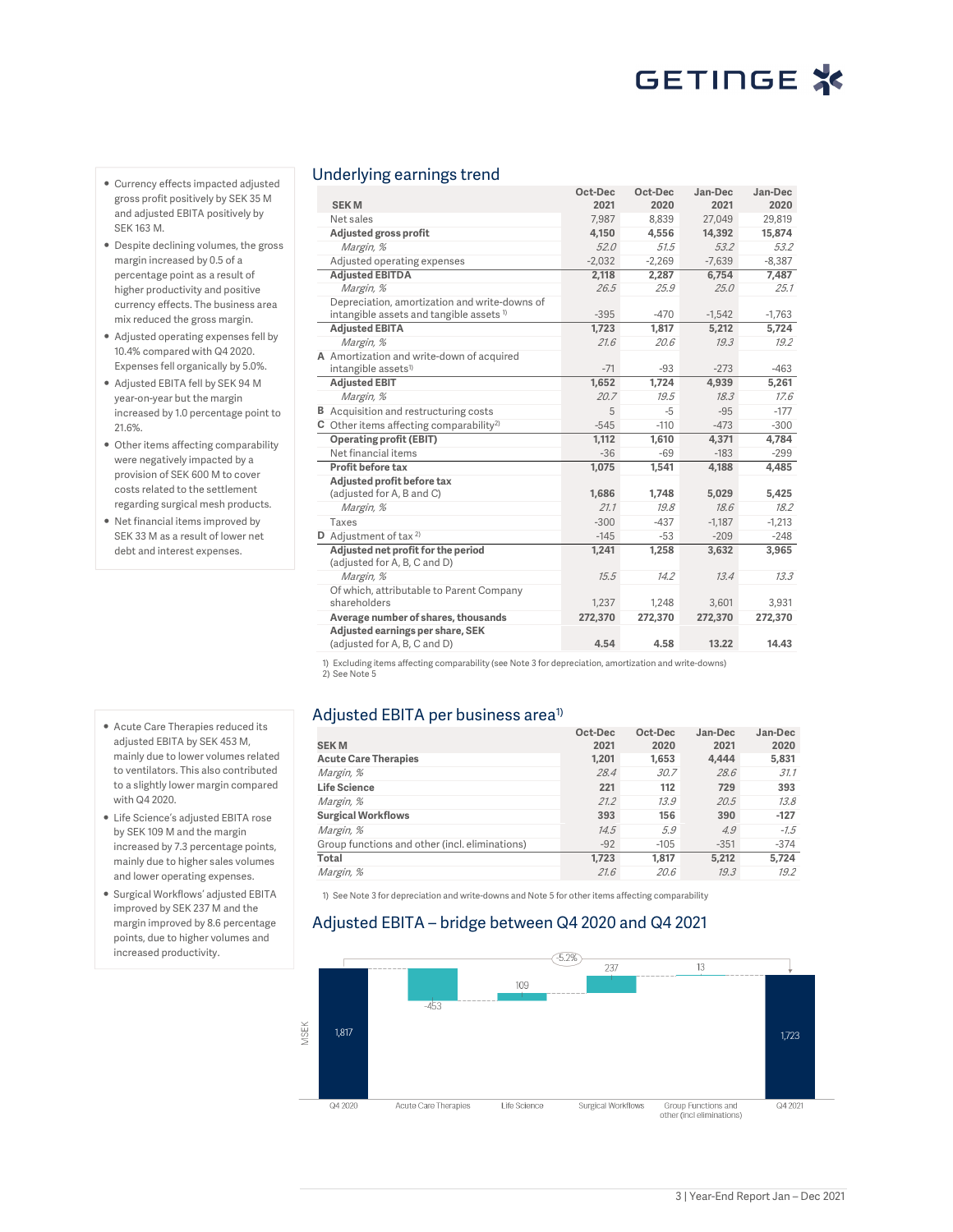- Adjusted operating expenses fell by 10.4% compared with Q4 2020. The difference compared with last year was mainly due to productivity improvements and revaluation of operating receivables and liabilities in foreign currency. Organically the decline was 5.0%.
- Adjusted gross profit was impacted by translation effects of SEK -6 M and transaction effects and hedging outcome of SEK 41 M.
- Adjusted EBITA was impacted by translation effects of SEK -3 M and the net of transaction effects, hedging outcome and revaluation of operating receivables and liabilities in foreign currency of SEK 166 M, which mainly affected other operating income and expenses.
- Cash flow after net investments remained strong, but did not quite reach last year's level that was affected by higher operating profit and a higher share of advance payments related to orders of advanced ICU ventilators.
- Net debt was positively affected by the strong cash flow, and net debt in relation to adjusted EBITDA R12M continued to improve compared with last year.

### Adjusted operating expenses

(excluding depreciation, amortization and write-downs and other items affecting comparability)<sup>1)</sup> **SEK M Oct-Dec 2021 Oct-Dec 2020 Jan-Dec 2021 Jan-Dec 2020** Selling expenses -1,131 -1,222 -4,077 -4,497 Administrative expenses -723 -729 -2,895 -3,048<br>Research and development costs -222 -182 -804 -770 Research and development costs Other operating income and expenses 44 -136 137 -72 **Total -2,032 -2,269 -7,639 -8,387**

1) See Note 3 for depreciation and write-downs and Note 5 for other items affecting comparability.

## Currency impact

|                        | Oct-Dec | Jan-Dec  |
|------------------------|---------|----------|
| <b>SEKM</b>            | 2021    | 2021     |
| Net sales              | $-7$    | $-1.365$ |
| Adjusted gross profit  | 35      | $-800$   |
| <b>Adjusted EBITDA</b> | 162     | $-289$   |
| Adjusted EBITA         | 163     | $-231$   |
| Adjusted EBIT          | 162     | $-215$   |

## Cash flow and financial position<sup>1)</sup>

| <b>SEKM</b>                                                    | Oct-Dec<br>2021 | Oct-Dec<br>2020 | Jan-Dec<br>2021 | Jan-Dec<br>2020 |
|----------------------------------------------------------------|-----------------|-----------------|-----------------|-----------------|
| Cash flow before changes in working capital                    | 1.778           | 1.999           | 5.618           | 6.352           |
| Changes in working capital                                     | $-208$          | 545             | 942             | 847             |
| Net investments in non-current assets                          | $-257$          | $-261$          | $-614$          | $-993$          |
| Cash flow after net investments                                | 1.313           | 2.283           | 5.946           | 6.207           |
| Net interest-bearing debt                                      |                 |                 | 3.609           | 7.509           |
| In relation to adjusted EBITDA <sup>1)</sup> R12M,<br>multiple |                 |                 | 0.5             | 7.0             |
| Net interest-bearing debt, excl. pension<br>provisions         |                 |                 | 231             | 4.150           |
| In relation to adjusted EBITDA <sup>1)</sup> R12M,<br>multiple |                 |                 | 0.0             | 0.6             |

1) See Note 5 for items affecting comparability and Note 7 for alternative performance measures.

### Research and development

| <b>SEKM</b>                         | Oct-Dec<br>2021 | Oct-Dec<br>2020 | Jan-Dec<br>2021 | Jan-Dec<br>2020 |
|-------------------------------------|-----------------|-----------------|-----------------|-----------------|
| R&D costs, gross                    | $-322$          | $-385$          | $-1.197$        | $-1.462$        |
| In relation to net sales, %         | 4.0             | 4.4             | 4.4             | 4.9             |
| Capitalized development costs       | 89              | 111             | 346             | 429             |
| In relation to net sales, %         | 7.7             | 7.3             | 1.3             | 1.4             |
| Research and development costs, net | $-233$          | $-274$          | $-851$          | $-1.033$        |
|                                     |                 |                 |                 |                 |
| Amortization and write-downs of     |                 |                 |                 |                 |
| capitalized R&D                     | $-96$           | $-240$          | $-383$          | $-783$          |
| Of which write-downs                | $-1$            | $-83$           | -6              | -206            |

- Capitalized development costs declined SEK 22 M or 19.8%.
- Amortization and write-downs related to R&D fell by SEK 144 M compared with the preceding year.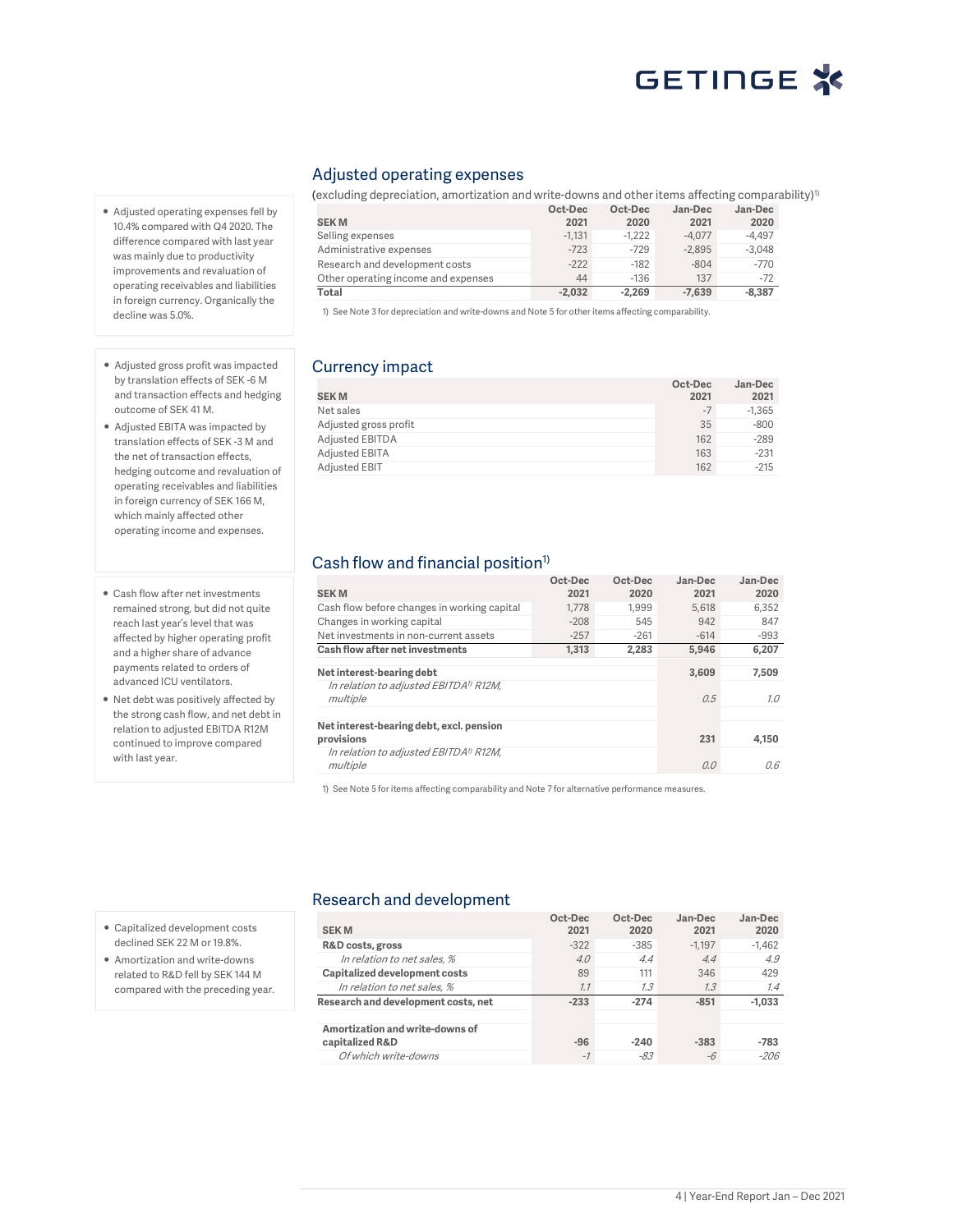# Acute Care Therapies

Acute Care Therapies offers world-leading solutions for life support in acute health conditions. The offering includes solutions for cardiovascular procedures and a broad selection of products and therapies for intensive care.

### Order intake and net sales

|                                        | OIUCI IIILANG AHU |
|----------------------------------------|-------------------|
| • The order intake remained strong for | Order intake      |
| ECMO therapy products.                 | regions, SEK M    |
| • Growth in the order intake for       | Americas          |
| ventilators was negative but           | APAC              |
| recovered toward the end of the        | <b>EMEA</b>       |
| quarter as a result of a new wave of   | Total             |

the pandemic. • The order intake for products for planned cardiovascular procedures increased during the quarter despite the ongoing pandemic.

- The decline in sales was mainly due to highly challenging comparative figures for ventilators.
- Continued strong growth in ECMO therapy products. Products for cardiovascular procedures continued to grow organically compared with 2020, but remained negatively impacted by the ongoing pandemic.
- The adjusted gross margin increased by 1.4 percentage points despite lower volumes. The effective transition of production combined with a favorable mix contributed to the improvement.
- Adjusted operating expenses fell by 9.3%. Organically expenses fell by 1.1% compared with Q4 2020, which was characterized by increased costs related to the higher sales of ventilators.
- Lower sales volumes contributed to the adjusted EBITA margin falling 2.3 percentage points. Positive currency effects helped to reduce the negative effect slightly.
- Currency effects impacted sales by SEK 27 M, adjusted gross profit by SEK 36 M and adjusted EBITA by SEK 142 M.

| Order intake   | Oct-Dec | Oct-Dec |                  | Jan-Dec | Jan-Dec |                  |
|----------------|---------|---------|------------------|---------|---------|------------------|
| regions, SEK M | 2021    | 2020    | Org $\Delta$ , % | 2021    | 2020    | Org $\Delta$ , % |
| Americas       | 1.721   | 1.666   | $-0.1$           | 7.129   | 8.483   | $-10.1$          |
| APAC           | 885     | 731     | 17.8             | 3,732   | 3,912   | $-0.1$           |
| <b>EMEA</b>    | 1.314   | 1.307   | 2.6              | 4.474   | 6.814   | $-31.5$          |
| <b>Total</b>   | 3.919   | 3.704   | 4.4              | 15,335  | 19,208  | $-15.7$          |
|                |         |         |                  |         |         |                  |
| Net sales      | Oct-Dec | Oct-Dec |                  | Jan-Dec | Jan-Dec |                  |
| regions, SEK M | 2021    | 2020    | Org $\Delta$ , % | 2021    | 2020    | Org $\Delta$ , % |
| Americas       | 1.859   | 2.491   | $-27.1$          | 7.105   | 8.431   | $-9.9$           |
| APAC           | 1.063   | 1.110   | $-5.5$           | 3.760   | 3.722   | 5.6              |
| <b>EMEA</b>    | 1.308   | 1.791   | $-25.4$          | 4.661   | 6.566   | $-26.0$          |
| Total          | 4,230   | 5,392   | $-22.1$          | 15,527  | 18,719  | $-12.5$          |
|                |         |         |                  |         |         |                  |

| Net sales specified by<br>capital goods &<br>consumables, SEK M | Oct-Dec<br>2021 | Oct-Dec<br>2020 | Org $\Delta$ , % | Jan-Dec<br>2021 | Jan-Dec<br>2020 | Org $\Delta$ , % |
|-----------------------------------------------------------------|-----------------|-----------------|------------------|-----------------|-----------------|------------------|
| Capital goods                                                   | 1.419           | 2.835           | -50.2            | 5.090           | 8.593           | $-37.8$          |
| Consumables                                                     | 2.811           | 2.557           | 9.2              | 10.437          | 10.126          | 9.0              |
| <b>Total</b>                                                    | 4,230           | 5.392           | $-22.1$          | 15,527          | 18.719          | $-12.5$          |

## Underlying earnings trend<sup>1)</sup>

|                                               | Oct-Dec | Oct-Dec | Jan-Dec | Jan-Dec  |
|-----------------------------------------------|---------|---------|---------|----------|
| <b>SEKM</b>                                   | 2021    | 2020    | 2021    | 2020     |
| Net sales                                     | 4.230   | 5.392   | 15,527  | 18.719   |
| Adjusted gross profit                         | 2,587   | 3.222   | 9,596   | 11,536   |
| Margin, %                                     | 61.2    | 59.8    | 61.8    | 61.6     |
| <b>Adjusted EBITDA</b>                        | 1,413   | 1.927   | 5.272   | 6,833    |
| Margin, %                                     | 33.4    | 35.7    | 34.0    | 36.5     |
| Depreciation, amortization and write-downs of |         |         |         |          |
| intangible assets and tangible assets         | $-212$  | $-274$  | $-828$  | $-1.002$ |
| <b>Adjusted EBITA</b>                         | 1.201   | 1.653   | 4.444   | 5,831    |
| Margin, %                                     | 28.4    | 30.7    | 28.6    | 31.1     |

1) See Note 3 for depreciation and write-downs and Note 5 for other items affecting comparability.

### Events in the business area

- During the fourth quarter, Getinge announced the acquisition of Talis Clinical LLC, a US-based leading innovator of cloud-based software solutions for high acuity medical care. Talis Clinical's offering is designed to support and document care throughout the perioperative care process, but also in obstetric care, intensive care and ECMO therapy.
- After the end of the quarter, Getinge completed a minor acquisition of Irasun GmbH, which is based in Munich. The company develops products for venous drainage and temperature control, which can be used in combination with heart lung machines and equipment for extracorporeal life support (ECLS). Through the acquisition, Getinge broadens its portfolio with innovative solutions in surgical perfusion.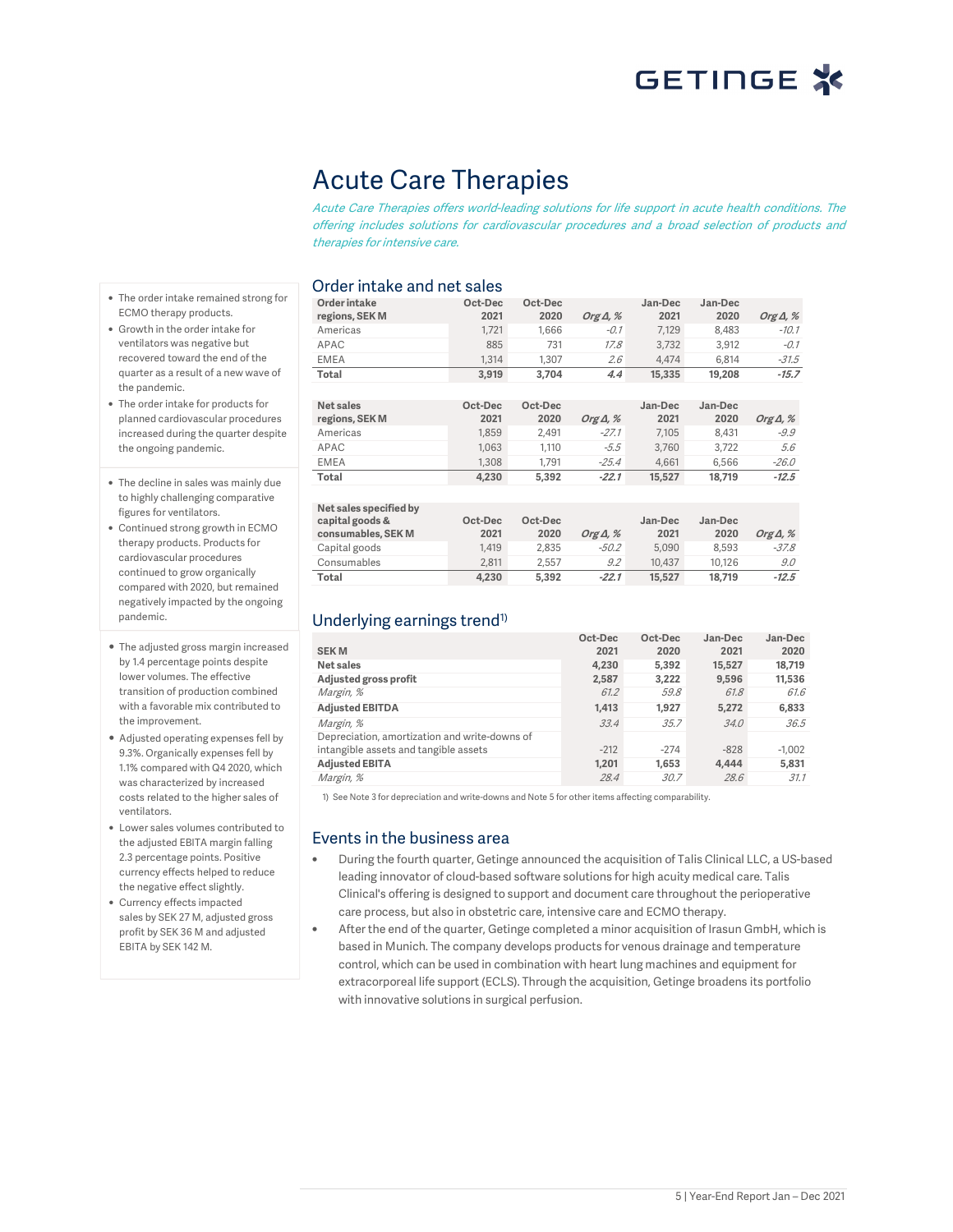# Life Science

Life Science offers a comprehensive range of equipment, technical expertise and consultation to prevent contamination in pharmaceutical and medical device production and with the aim to strengthen integrity of results in biomedical research.

## Order intake and net sales

**Order intake regions, SEK M Oct-Dec 2021 Oct-Dec 2020 Org Δ, % Jan-Dec 2021 Jan-Dec 2020 Org Δ, %** Americas 479 418 16.4 1,406 1,336 11.6 APAC 181 239 *-26.5* 877 558 *63.1* EMEA 647 578 14.1 1,837 1,518 24.9 **Total 1,307 1,235 7.0 4,120 3,413 26.0 Net sales regions, SEK M Oct-Dec Oct-Dec 2021 2020 Org Δ, % Jan-Dec Jan-Dec 2021**

| regions, SEK M | 2021  | 2020 | Org $\Delta$ , % | 2021  | 2020  | Org $\Delta$ , % |
|----------------|-------|------|------------------|-------|-------|------------------|
| Americas       | 345   | 272  | 24.7             | 1.319 | 1.103 | 26.5             |
| APAC           | 251   | 132  | 89.6             | 692   | 473   | <i>51.0</i>      |
| <b>EMEA</b>    | 447   | 402  | 12.2             | 1.547 | 1.278 | 24.7             |
| Total          | 1.043 | 806  | 29.1             | 3.558 | 2.854 | 29.8             |

| Net sales specified by<br>capital goods &<br>consumables, SEK M | Oct-Dec<br>2021 | Oct-Dec<br>2020 | Org $\Delta$ , % | Jan-Dec<br>2021 | Jan-Dec<br>2020 | Org $\Delta$ , % |
|-----------------------------------------------------------------|-----------------|-----------------|------------------|-----------------|-----------------|------------------|
| Capital goods                                                   | 815             | 595             | 37.0             | 2.696           | 2.029           | 38.1             |
| Consumables                                                     | 228             | 211             | 6.7              | 861             | 825             | 9.2              |
| Total                                                           | 1.043           | 806             | 29.1             | 3.558           | 2.854           | 29.8             |

## Underlying earnings trend<sup>1)</sup>

|                                               | Oct-Dec | Oct-Dec | Jan-Dec | Jan-Dec |
|-----------------------------------------------|---------|---------|---------|---------|
| <b>SEKM</b>                                   | 2021    | 2020    | 2021    | 2020    |
| Net sales                                     | 1.043   | 806     | 3.558   | 2,854   |
| Adjusted gross profit                         | 412     | 320     | 1.492   | 1.176   |
| Margin, %                                     | 39.5    | 39.7    | 41.9    | 41.2    |
| <b>Adjusted EBITDA</b>                        | 260     | 142     | 870     | 522     |
| Margin, %                                     | 24.9    | 17.6    | 24.5    | 18.3    |
| Depreciation, amortization and write-downs of |         |         |         |         |
| intangible assets and tangible assets         | $-39$   | $-30$   | $-141$  | $-128$  |
| <b>Adjusted EBITA</b>                         | 221     | 112     | 729     | 393     |
| Margin, %                                     | 21.2    | 13.9    | 20.5    | 13.8    |

1) See Note 3 for depreciation and write-downs and Note 5 for other items affecting comparability.

### Events in the business area

In 2021, a project was carried out to expand the production capacity of DPTE BetaBag® in Merrimack, US, to meet the increasing demand in Sterile Transfer. In December, the new production line in Merrimack was in operation. Deliveries will begin in the first quarter of 2022 and volumes are expected to increase gradually during the year.

- Very strong organic growth in sterilizer orders for the quarter.
- Sterile Transfer and bioreactors did not fully reach last year's recordbreaking order intake in Q4 but the order books are strong ahead of 2022.
- Significant growth in the US and large parts of Europe, but challenging comparative figures in China negatively affected order growth in APAC.
- Continued very healthy organic growth in net sales in the product portfolio as a whole. Bioreactors posted the strongest performance with growth of more than 70%.
- Net sales also increased in service and spare parts, albeit at a lower rate than in other categories.
- Growth in all regions, with a particularly favorable performance in APAC.
- The adjusted gross margin fell by 0.2 of a percentage point as a result of mix effects.
- Adjusted operating expenses fell by 14.1%. These expenses fell organically by 11.3%
- Higher sales volumes contributed to adjusted EBITA increasing by SEK 109 M year-on-year and the margin improved by 7.3 percentage points to 21.2%.
- Currency effects impacted sales by SEK 2 M, adjusted gross profit by SEK 2 M and adjusted EBITA by SEK 7 M.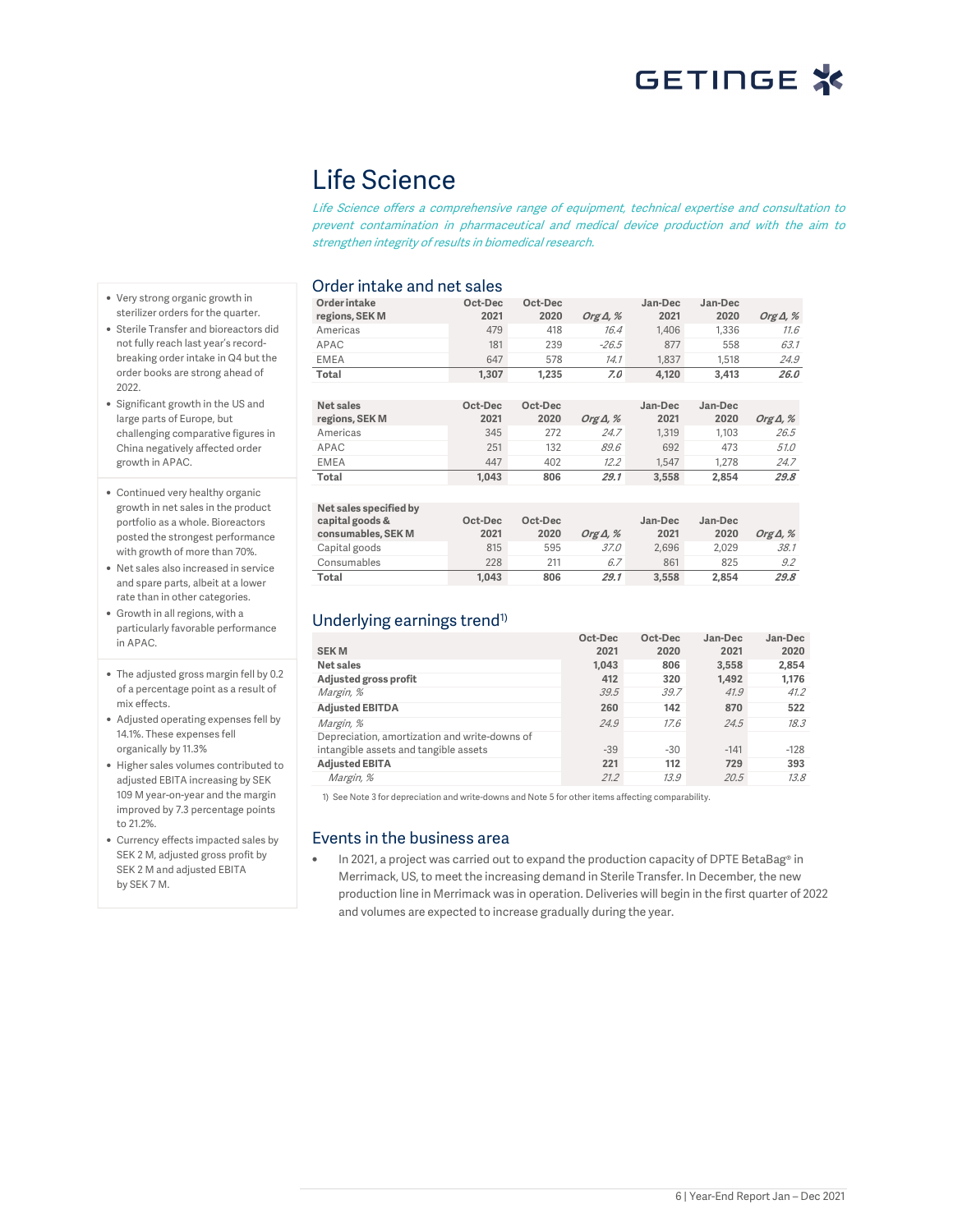# Surgical Workflows

Surgical Workflows offers products and solutions to serve as an end-to-end partner for optimizing the quality, safety and capacity usage of the sterile supply departments and operating rooms.

### Order intake and net sales

| Order intake<br>regions, SEK M | Oct-Dec<br>2021 | Oct-Dec<br>2020 | Org $\Delta$ , % | Jan-Dec<br>2021 | Jan-Dec<br>2020 | Org $\Delta$ , % |
|--------------------------------|-----------------|-----------------|------------------|-----------------|-----------------|------------------|
| Americas                       | 569             | 543             | 3.6              | 1,992           | 1.782           | 19.3             |
| APAC                           | 604             | 559             | 8.0              | 2.311           | 2.134           | 13.2             |
| <b>EMEA</b>                    | 1.229           | 1.096           | 13.2             | 4.500           | 4.032           | 14.8             |
| Total                          | 2.403           | 2,198           | 9.5              | 8.803           | 7.948           | 15.4             |
|                                |                 |                 |                  |                 |                 |                  |
| Net sales<br>regions, SEK M    | Oct-Dec<br>2021 | Oct-Dec<br>2020 | Org $\Delta$ , % | Jan-Dec<br>2021 | Jan-Dec<br>2020 | Org $\Delta$ , % |
| Americas                       | 493             | 474             | 2.2              | 1.825           | 1.860           | 4.6              |
| APAC                           | 840             | 709             | 20.9             | 2.180           | 2.133           | 6.6              |
| <b>EMEA</b>                    | 1.382           | 1.458           | $-3.6$           | 3.959           | 4.253           | $-4.3$           |
| Total                          |                 |                 | 4.0              | 7,965           | 8,246           | 0.5              |
|                                | 2.715           | 2,641           |                  |                 |                 |                  |

| Net sales specified by<br>capital goods &<br>consumables, SEK M | Oct-Dec<br>2021 | Oct-Dec<br>2020 | Org $\Delta$ , % | Jan-Dec<br>2021 | Jan-Dec<br>2020 | Org $\Delta$ , % |
|-----------------------------------------------------------------|-----------------|-----------------|------------------|-----------------|-----------------|------------------|
| Capital goods                                                   | 1.739           | 1.707           | 4.1              | 4.475           | 4.851           | $-3.4$           |
| Consumables                                                     | 975             | 934             | 3.9              | 3.489           | 3.394           | 6.1              |
| Total                                                           | 2.715           | 2.641           | 4.0              | 7.965           | 8.246           | 0.5              |

## Underlying earnings trend<sup>1)</sup>

|                                               | Oct-Dec | Oct-Dec | Jan-Dec | Jan-Dec |
|-----------------------------------------------|---------|---------|---------|---------|
| <b>SEKM</b>                                   | 2021    | 2020    | 2021    | 2020    |
| Net sales                                     | 2.715   | 2.641   | 7.965   | 8.246   |
| Adjusted gross profit                         | 1.151   | 1.014   | 3.304   | 3,163   |
| Margin, %                                     | 42.4    | 38.4    | 41.5    | 38.4    |
| <b>Adjusted EBITDA</b>                        | 534     | 320     | 949     | 495     |
| Margin, %                                     | 19.7    | 12.1    | 11.9    | 6.0     |
| Depreciation, amortization and write-downs of |         |         |         |         |
| intangible assets and tangible assets         | $-140$  | $-163$  | $-559$  | $-622$  |
| <b>Adjusted EBITA</b>                         | 393     | 156     | 390     | $-127$  |
| Margin, %                                     | 14.5    | 5.9     | 4.9     | $-7.5$  |

1) See Note 3 for depreciation and write-downs and Note 5 for other items affecting comparability.

### Events in the business area

- During the quarter, Getinge signed an agreement with HealthTrust (HCA), a leading group purchasing organization (GPO) in the US, for the business area's product portfolio. The agreement is the result of focused efforts by the GPO team in the US and is expected to provide a solid platform for long-term growth in the region.
- Solar panels were installed at the plant in Suzhou, China, during the quarter. The installation is expected to cover 25% of the plant's energy requirements.
- During the quarter, Getinge expanded its virtual hospital to include a hybrid operating room (OR) where visitors can interact with products and solutions online. In addition, the virtual hospital is now available in more languages and gives visitors quick access to training information.
- Organic order growth in all categories and regions and order bookings at the end of the quarter were more than 30% higher than at the end of Q4 2020.
- The order intake was particularly strong in digital solutions and products for ORs.
- Net sales increased despite challenges related to the pandemic and hospitals' ability to receive deliveries.
- Products for ORs reported the strongest performance with organic growth of more than 6%.
- The organization's focus on the customer offering for service and consumables is continuing to make a positive contribution.
- The adjusted gross margin increased by 4.0 percentage points, primarily as a result of higher volumes, increased productivity and a favorable mix.
- Adjusted operating expenses fell by 11.2%. These expenses fell organically by 9.8% compared with Q4 2020, mainly due to lower selling expenses
- Adjusted EBITA increased by SEK 237 M and the margin strengthened by 8.6 percentage points as a result of operational leverage effects.
- Currency effects impacted sales by SEK -37 M, adjusted gross profit by SEK -2 M and adjusted EBITA by SEK 13 M.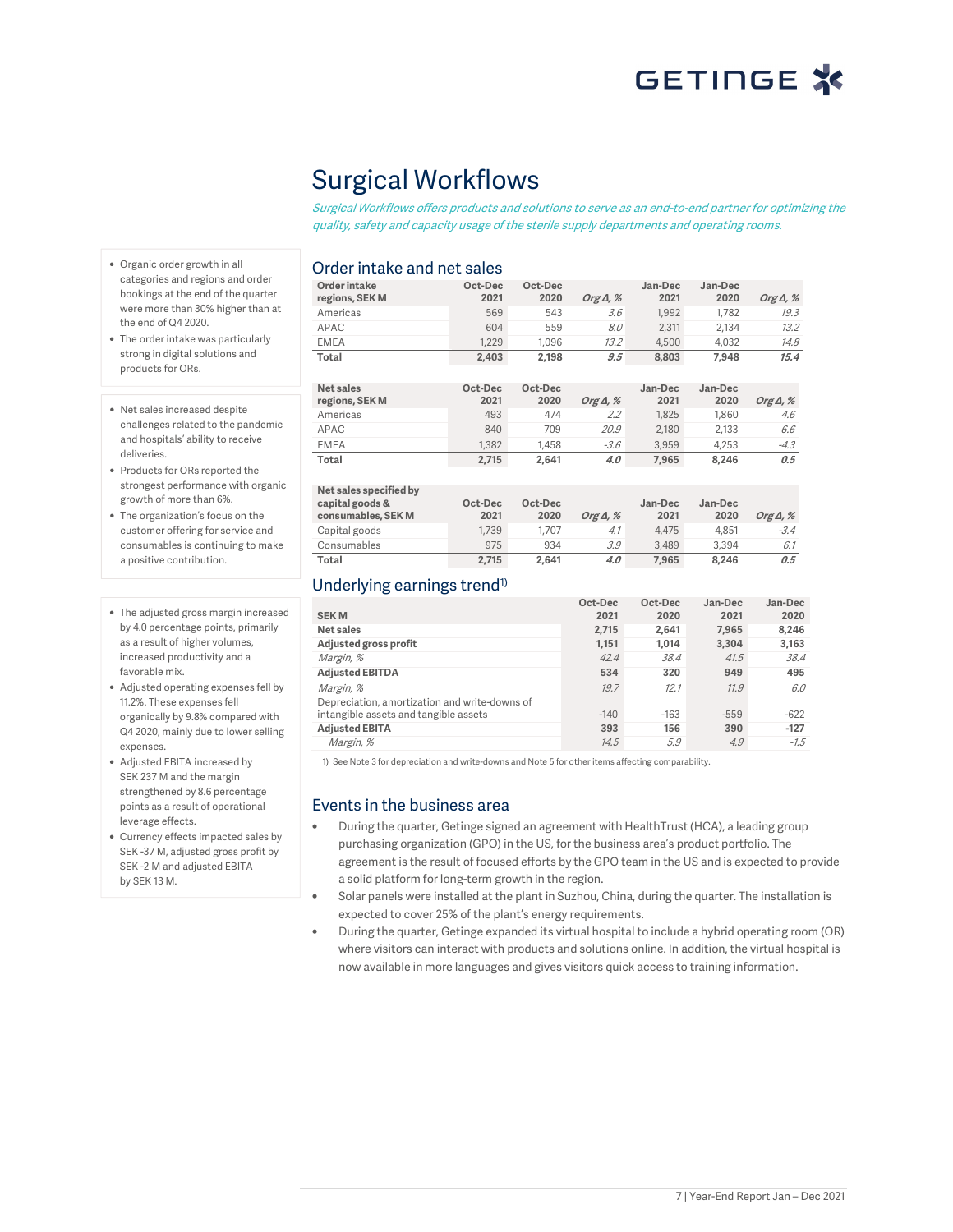# Other information

### Settlement related to liability claims for surgical mesh products.

At the start of December, Getinge's subsidiary Atrium Medical Corporation entered into a settlement agreement with the plaintiff's lead counsel related to the multidistrict litigation (MDL) linked to surgical mesh product liability in the US. An additional provision of SEK 600 M has been made to account for the settlement in addition to litigation expenses incurred to date.

The settlement agreement was executed to resolve matters pending in the District Court of New Hampshire, US. The settlement is subject to certain contingencies, including participation by a certain high level of plaintiffs in the MDL. Getinge expects the settlement to become final and payment to be made during the first half of 2022.

The settlement is not an admission of liability or wrongdoing by the company. Getinge will continue to defend against any litigation that the final agreement does not resolve. Costs for such litigations are not expected to be material. The litigation against the insurers will also continue to obtain rightful compensation.

The surgical mesh implants are manufactured by Getinge's subsidiary Atrium Medical, which was acquired by Getinge in 2011. Getinge made a provision of SEK 1.8 billion in 2018 for expected costs associated with surgical mesh claims, based on information available at the time. The settlement amount will be funded through available funds. The provision will be reported as an item affecting comparability and it will impact the operating result for Q4 2021.

### Financial impact of COVID-19

The outbreak of COVID-19 was characterized by the WHO as a pandemic on March 11, 2020 and is continuing to impact people and society on a global scale. In this situation, Getinge is prioritizing the health and safety of its employees and is taking measures to limit the spread of the virus by following the instructions of the relevant authorities. Getinge is also closely following developments regarding the pandemic and is continuously evaluating the operational and financial effects. Some minor measures to adjust costs were carried out and action plans have been made to further adjust costs and the business if necessary.

The order intake for ventilators declined in the fourth quarter despite demand rising at the end of the period due to a higher rate of infection. However, demand for ECMO therapy products remained higher, which contributed to the order intake for the Acute Care Therapies business area increasing organically by 4.4%. The business area's other product segments, which were negatively impacted by the pandemic since non-essential surgeries were postponed, continued to recover and the order intake rose. The new wave of the pandemic caused by the omicron variant meant that demand did not slow in these product segments.

The order intake for the Life Science business area rose organically by 7.0%. This was largely due to higher demand for sterilizers, which was negatively affected by the COVID-19 pandemic. The order intake for Sterile Transfer products used to manufacture vaccines continued to display high growth. Surgical Workflows – the sole business area that was negatively affected by the pandemic – continued its recovery from the third quarter and all product categories reported positive growth. In total, the order intake for the business area increased organically by 9.5%.

It has been possible to continue work on the installation and servicing of products without any major disruptions, and this was not negatively affected by restrictions in key markets. The production operations experienced logistics challenges and problems with deliveries of components, which could be resolved without any significantly negative consequences arising. Challenging comparative figures as a result of large deliveries of ventilators in Q4 2020 contributed to a decline in sales and earnings for Acute Care Therapies. The areas of Acute Care Therapies that are not directly linked to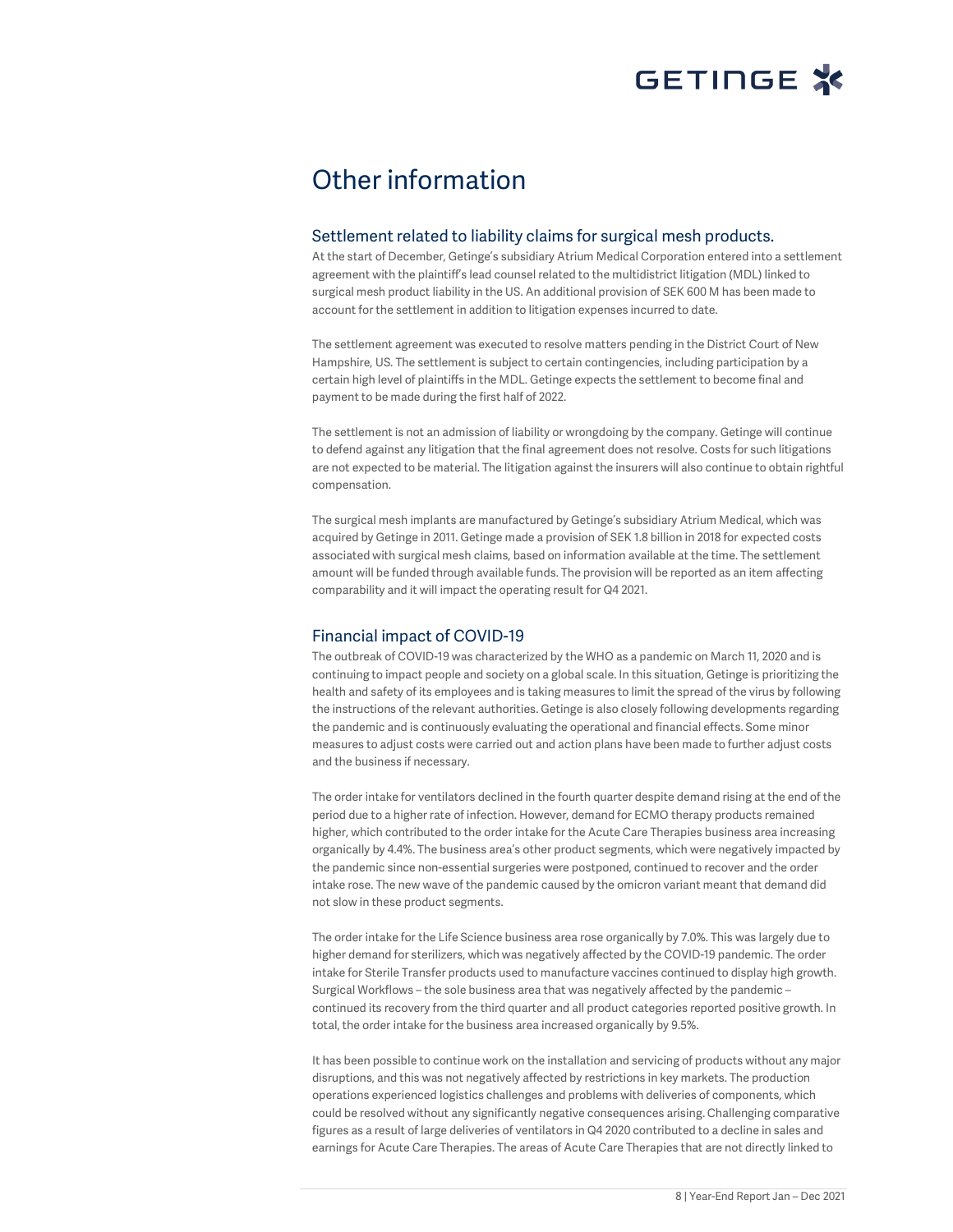

treating patients with COVID-19, and that were negatively impacted by the pandemic, continued to recover, despite the negative impact of rising rates of infection.

Life Science's sales and earnings were positively impacted by higher sales growth in all product categories and sales of Sterile Transfer products for manufacturing vaccines continued to report a high rate of growth. Sales for Surgical Workflows increased in the fourth quarter despite challenges related to purchasing and logistics, which were managed successfully. Earnings improved due to higher volumes, productivity improvements and cost savings.

As time passes, the situation regarding the pandemic could result in negative financial effects due to lower demand and disruptions to purchasing, logistics and production. It also cannot be ruled out that installation and service of products at hospitals and care facilities could be limited by restrictions to reduce the spread of the virus.

# Events after the end of the reporting period

#### New Executive Vice Presidents appointed

Getinge appointed two new Executive Vice Presidents and members of the Getinge Executive Team: Elin Frostehav and Eric Honroth.

Elin Frostehav has been appointed President Acute Care Therapies and member of the Getinge Executive Team. Elin currently serves as Vice President Critical Care, a product area within Acute Care Therapies. Elin joined Getinge in 2019 and previously held leading global positions within Semcon, an international technology company, in the areas of product development and digitalization. Prior to Semcon, Elin held various positions at FlexLink, a global factory automation company. Elin succeeds Jens Viebke who will take on a new role in Getinge as Executive Vice President Research & Business Development, focusing on Getinge's Research Programs and M&A activities. In this role, Jens Viebke will continue to report to Mattias Perjos, President & CEO.

Eric Honroth has been appointed President Life Science and member of the Getinge Executive Team. Eric is currently President North America Region in Getinge and has been with the company since 2018. He has more than 20 years of extensive experience in global leadership roles in the medical devices industry, including roles at Becton Dickinson, CareFusion and Abbott Vascular. Eric succeeds Harald Castler who after a long and successful career at Getinge has decided to retire. All changes are effective as of April 1, 2022.

### Acquisition of Irasun GmbH

After the end of the quarter, Getinge completed a minor acquisition of Irasun GmbH, which is based in Munich. The company develops products for venous drainage and temperature control, which can be used in combination with heart lung machines and equipment for extracorporeal life support (ECLS). Through the acquisition, Getinge broadens its portfolio with innovative solutions in surgical perfusion.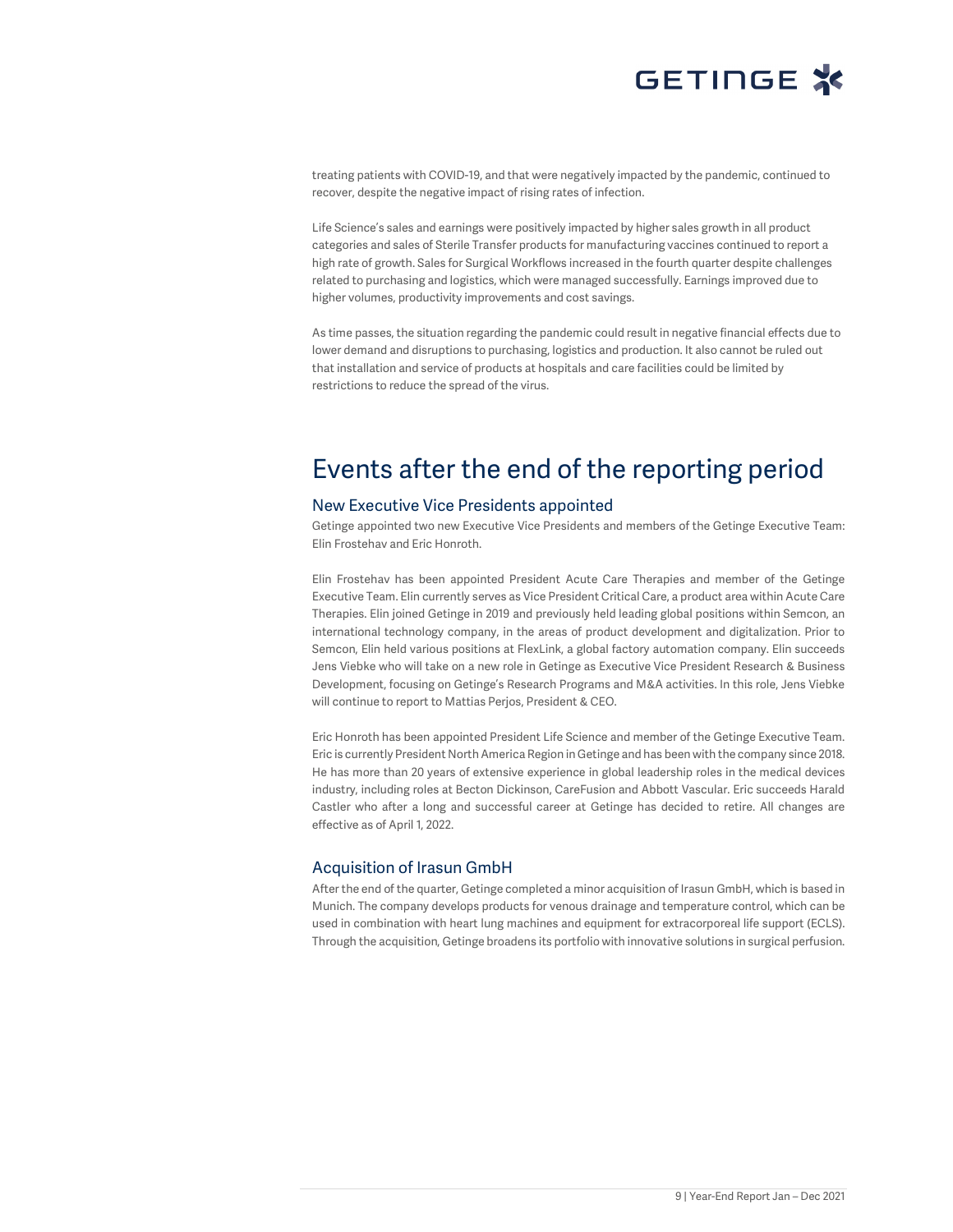#### Getinge's primary risks, consequences and management $^{\textrm{\tiny{\textup{1}}}}$

|                                                                                                           | <b>Description</b>                                                                                                                                                                                                                                                                                            | <b>Potential consequences</b>                                                                                                                                                                                                                                                                                   | Management                                                                                                                                                                                                                                                                                                                                                                                                                                                                                                                                                                                                                                                                                                                                                                                                                                                                                                                                                                                                                                                                                                                                                               |
|-----------------------------------------------------------------------------------------------------------|---------------------------------------------------------------------------------------------------------------------------------------------------------------------------------------------------------------------------------------------------------------------------------------------------------------|-----------------------------------------------------------------------------------------------------------------------------------------------------------------------------------------------------------------------------------------------------------------------------------------------------------------|--------------------------------------------------------------------------------------------------------------------------------------------------------------------------------------------------------------------------------------------------------------------------------------------------------------------------------------------------------------------------------------------------------------------------------------------------------------------------------------------------------------------------------------------------------------------------------------------------------------------------------------------------------------------------------------------------------------------------------------------------------------------------------------------------------------------------------------------------------------------------------------------------------------------------------------------------------------------------------------------------------------------------------------------------------------------------------------------------------------------------------------------------------------------------|
| <b>New competitors</b><br>and new<br>technology                                                           | Certain markets and product<br>segments have niche players who<br>offer solutions outside customary<br>market behavior.                                                                                                                                                                                       | These competitors could capture<br>market shares from more<br>established companies such as<br>Getinge, resulting in a negative<br>effect on Getinge's sales and<br>earnings.                                                                                                                                   | Getinge's long-term strategy includes active business<br>intelligence of the competitive landscape to react to this type<br>of competitor. The industry is also considered to have high<br>barriers to entry since medical devices are subject to extensive<br>regulatory requirements.                                                                                                                                                                                                                                                                                                                                                                                                                                                                                                                                                                                                                                                                                                                                                                                                                                                                                  |
| External shocks,<br>such as<br>geopolitical risks,<br>natural disasters,<br>terrorism.<br>pandemics, etc. | These are often quickly escalating<br>situations that affect large parts<br>of the world, a country, a region or<br>a specific site.                                                                                                                                                                          | The primary consequence of this<br>type of risk is that employees could<br>be injured. There is also the risk of<br>business interruptions that could<br>have a negative impact on sales and<br>earnings.                                                                                                       | Active business intelligence can detect some of these risks at<br>an early stage and the Group will then have the chance to<br>adapt to the new situation. A process to further enhance the<br>Group's work on continuity risks was started in 2021. As part of<br>this process, scenarios based on external shocks will also be<br>included in the risks that Getinge proactively works on.                                                                                                                                                                                                                                                                                                                                                                                                                                                                                                                                                                                                                                                                                                                                                                             |
| Quality risks from a<br>regulatory<br>perspective                                                         | Significant parts of Getinge's<br>product range are covered by<br>legislation stipulating extensive<br>assessments, quality control and<br>documentation.                                                                                                                                                     | It cannot be ruled out that Getinge's<br>operations, financial position and<br>earnings may be negatively<br>impacted in the future by difficulties<br>in complying with current<br>regulations and requirements of<br>authorities and control bodies or<br>changes to such regulations and<br>requirements.    | To limit these risks to the greatest possible extent, Getinge<br>conducts extensive work focused on quality and regulatory<br>issues. The Group-wide Quality & Regulatory Compliance<br>function has a representative in the Getinge Executive Team<br>and also a representative on the management teams of each<br>business area, and the function is represented in all R&D and<br>production units. In addition, Getinge's sales force and service<br>technicians receive relevant quality and regulatory training<br>every other year to renew their certification. This is a<br>requirement for representing Getinge.<br>The majority of the Group's production facilities are certified<br>according to the medical device quality standard ISO 13485<br>and/or the general quality standard ISO 9001. In total, the<br>Group allocates significant resources to quality and regulatory<br>matters in order to best manage this risk exposure, and quality<br>is the overall priority in the Group's strategy.                                                                                                                                                     |
| Product quality<br>from a customer<br>perspective                                                         | In certain cases, Getinge's<br>products do not meet customer<br>expectations.                                                                                                                                                                                                                                 | Customers experiencing<br>shortcomings in Getinge's product<br>quality could chose other suppliers.<br>This could entail a risk of lower sales<br>and lower profitability over time.                                                                                                                            | Getinge applies a far-reaching quality process that aims to<br>ensure a high and even level of quality to meet customers'<br>legitimately high requirements. This is an ongoing process that<br>results in continuous improvements. When quality fails, it is<br>important to rapidly bring the right equipment on site to rectify<br>the fault during the first service visit. Getinge closely monitors<br>the "first time fix" factor of its services operations and works<br>extensively to make improvements related to such faults or<br>shortcomings.                                                                                                                                                                                                                                                                                                                                                                                                                                                                                                                                                                                                              |
| Laws and<br>regulations mainly<br>on business ethics                                                      | Contraventions of competition<br>law, anti-corruption, data privacy<br>(GDPR) or trade restrictions.                                                                                                                                                                                                          | Could lead to fines or penalties in<br>one or more markets and have a<br>negative impact on the Getinge<br>brand.                                                                                                                                                                                               | Getinge has previously provided information about ongoing<br>investigations and agreements with the authorities regarding<br>anti-competitive procedures in the sale of medical devices in<br>Brazil. It cannot be ruled out that any further agreements with<br>authorities may have a material impact on the company's<br>financial earnings and position.<br>Getinge has a zero tolerance policy when it comes to<br>contraventions of these regulations. The Group's Code of<br>Conduct is very clear in this respect. The Ethics & Compliance<br>Group staff function was expanded during the year and the<br>head of the department has been a member of the Getinge<br>Executive Team since 2020 to further demonstrate how highly<br>the organization prioritizes these issues.<br>Getinge has a comprehensive ongoing training program within<br>business ethics and the objective is that all employees should<br>receive such training at least once a year. Getinge's business<br>ethics regulations also apply to external distributors who sell<br>Getinge's products in a large number of countries in which the<br>Group does not have its own presence. |
| Digitization and<br>innovation                                                                            | Getinge's future growth depends<br>on the company's ability to<br>develop new and successful<br>products, particularly in the area<br>of digitization. Getinge's ability to<br>innovate is a very important factor<br>in retaining and establishing<br>leading positions for the Group's<br>product segments. | Innovation efforts are costly and it is<br>not possible to guarantee that<br>developed products will be<br>commercially successful, which<br>could result in impairment. In the<br>long term, the Group's position in<br>the market could be negatively<br>affected if Getinge is unsuccessful in<br>this area. | As a means of maximizing the return on investments in<br>research and development, the Group applies a structured<br>selection and planning process that includes careful analyses<br>of the market, technological progress, choice of production<br>method and selection of subcontractors. The actual<br>development work is also conducted in a structured manner<br>and each project undergoes a number of fixed control points.<br>The Group is particularly concerned with ensuring access to<br>the right skills, retaining key individuals, being an attractive<br>employer to recruit talent externally, and identifying and<br>developing talent within the organization.                                                                                                                                                                                                                                                                                                                                                                                                                                                                                      |

1) For information regarding risks related to COVID-19 and the ongoing pandemic, refer to the section on "Financial impact of COVID-19" on page 8.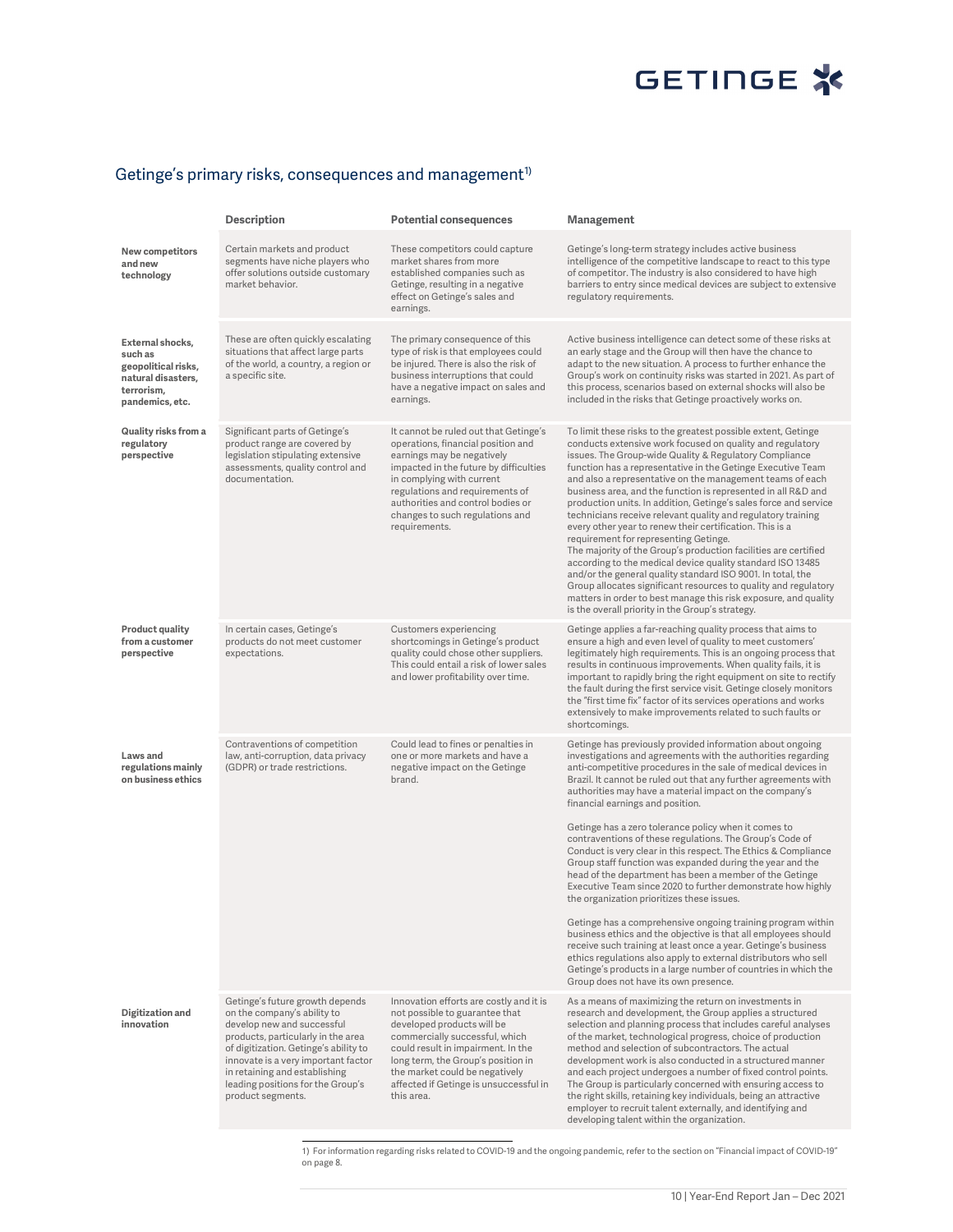# GETINGE<sup>\*</sup>

## Other risks of major importance to Getinge

|                                                                     | Description                                                                                                                                                                                                                           | <b>Potential consequences</b>                                                                                                                                                                                                                                                                                          | <b>Management</b>                                                                                                                                                                                                                                                                                                                                                                                                                                                                                                                                                                                                                 |
|---------------------------------------------------------------------|---------------------------------------------------------------------------------------------------------------------------------------------------------------------------------------------------------------------------------------|------------------------------------------------------------------------------------------------------------------------------------------------------------------------------------------------------------------------------------------------------------------------------------------------------------------------|-----------------------------------------------------------------------------------------------------------------------------------------------------------------------------------------------------------------------------------------------------------------------------------------------------------------------------------------------------------------------------------------------------------------------------------------------------------------------------------------------------------------------------------------------------------------------------------------------------------------------------------|
| Risks related to<br>health care<br>reimbursement<br>systems         | Political decisions can change the<br>conditions for health care through<br>changed reimbursement models<br>for health care providers.                                                                                                | Changes to the health care<br>reimbursement system can have a<br>major impact on individual markets<br>by reducing or deferring grants.                                                                                                                                                                                | It is difficult to influence this risk since these decisions are<br>outside the Group's control but the risk is limited by Getinge<br>being active in a large number of geographical markets.                                                                                                                                                                                                                                                                                                                                                                                                                                     |
| <b>Product liability</b><br>risks                                   | Health care suppliers run a risk,<br>like other players in the health<br>care industry, of being subject to<br>product liability and other legal<br>claims.                                                                           | Such claims can involve large<br>amounts and significant legal<br>expenses. Getinge carries the<br>customary indemnity and product<br>liability insurance, but there is a risk<br>that this insurance coverage may<br>not fully cover product liability and<br>other claims.                                           | The best way of managing these risks is the extensive quality-<br>related and regulatory activities performed by the Group.<br>Sources of potential future claims for damages are monitored<br>through active incident reporting. Corrective and protective<br>action (CAPA) is initiated when necessary to investigate the<br>underlying cause, after which the product design may be<br>corrected to remedy the fault.                                                                                                                                                                                                          |
| Risks related to<br>intellectual<br>property rights                 | Getinge's leading positions in<br>many of the Group's product<br>segments are based on patent<br>and trademark rights. These rights<br>could lead to disputes with<br>competitors.                                                    | Getinge invests significant<br>resources in product development<br>that results in patent rights. There is<br>a risk that the Group will be involved<br>in costly disputes concerning such<br>rights and thus a risk that invested<br>resources will not generate the<br>expected return if such a dispute is<br>lost. | To secure returns on these investments, Getinge actively<br>upholds its rights and monitors competitors' activities closely.<br>If required, Getinge will protect its intellectual property rights<br>through legal processes.                                                                                                                                                                                                                                                                                                                                                                                                    |
| <b>Financial risks</b>                                              | Getinge is exposed to a number of<br>financial risks in its operations.<br>Financial risks principally pertain<br>to currency risks, interest-rate<br>risks, and credit and counterparty<br>risks.                                    | Fluctuations in exchange rates and<br>interest rates and changes in<br>counterparties' credit profiles could<br>adversely affect the Group's income<br>statement and balance sheet.                                                                                                                                    | Risk management is regulated by the finance policy adopted by<br>the Board and a Treasury directive decided by the Getinge<br>Executive Team based on the finance policy. The ultimate<br>responsibility for managing the Group's financial risks and<br>developing methods and principles of financial risk<br>management lies with the Getinge Executive Team and the<br>treasury function. For more detailed information concerning<br>these risks, refer to Note 28 of the Annual Report.                                                                                                                                     |
| Information and<br>data security                                    | Leaks of confidential information<br>or hacking into the Group's IT<br>system resulting in restricted<br>availability or interruptions of<br>business-critical systems.                                                               | Leaks of personal data could lead to<br>high fines. Hacking into IT systems<br>could lead to business interruptions.<br>A loss of sensitive information may<br>adversely affect confidence in the<br>company.                                                                                                          | The Group's IT structure can be considered to be decentralized,<br>which reduces the consequence of any unauthorized access.<br>The Group improved user authentication during the year to<br>prevent hacking. This work will continue in the year ahead. The<br>Group also closely monitors critical systems to prevent<br>hacking.                                                                                                                                                                                                                                                                                               |
| Deficiencies in<br>cyber security                                   | Security deficiencies in the<br>Group's digital offering, such as<br>connected machines at customer<br>sites and stricter legal<br>requirements for processing<br>personal data.                                                      | Restricted availability of equipment<br>delivered by Getinge to its<br>customers, which could result in<br>interruptions to the hospital<br>operations and it not being possible<br>to offer patients sufficient care in<br>critical situations.                                                                       | Getinge works diligently to ensure the integrity of its<br>equipment that is connected to the Internet. In-depth access<br>testing and other measures are carried out before these<br>solutions are offered to the Group's customers.                                                                                                                                                                                                                                                                                                                                                                                             |
| <b>Business</b><br>interruptions                                    | Unforeseen and sudden events,<br>such as natural disasters, fires,<br>etc. that result in disruptions to<br>production or the supply chain.                                                                                           | Potential interruptions and higher<br>costs in the supply chain and<br>production could lead to more costly<br>or delayed deliveries or, in a worst<br>case scenario, non-delivery to<br>Getinge's customers. Such a<br>situation risks negative<br>consequences for the Group's<br>earnings.                          | In the first half of 2022, there is a continuing risk of temporary<br>business interruptions linked to a further deterioration in the<br>global availability of electronic components as a result of the<br>ongoing pandemic. The Group continuously works on claims<br>prevention to ensure a high level of availability and delivery<br>reliability. External experts inspect the Group's production<br>units on a regular basis to identify and take action on potential<br>interruption risks, following a Group-wide standard. The<br>process of further improving the Group's business continuity<br>will continue in 2022. |
| Profitability<br>dependent<br>on certain<br>products and<br>markets | In certain cases, a relatively large<br>share of the total profitability of a<br>product is linked to sales in a<br>certain market.                                                                                                   | The consequence of such a situation<br>is that profitability can be adversely<br>affected if sales volumes were to<br>decline due to a changed<br>competitive situation in the market.                                                                                                                                 | Getinge works actively to monitor profitability per product and<br>market in order to ensure profitability over time. To reduce the<br>sensitivity of profitability, the Group actively works on ensuring<br>that it has the right cost level in relation to the current price<br>levels in the market. Getinge also works actively to establish<br>itself in new markets.                                                                                                                                                                                                                                                        |
| Dependence on<br>external suppliers                                 | External suppliers that deliver<br>critical components to the Group<br>are a highly important part of<br>Getinge's manufacturing process.<br>Production disruptions may arise<br>if these components are not<br>supplied on schedule. | One of the potential consequences<br>of this is that life saving equipment<br>may not be delivered to hospitals as<br>required for maintaining critical<br>health care.                                                                                                                                                | Getinge works actively to monitor critical deliveries. This<br>process is initiated when the partnership is established and is<br>then continuously monitored. The purchasing organization has<br>tools for evaluating risk and for training in this area. The Group<br>also works on ensuring that it has adequate levels of critical<br>components in stock, either in its own operations or with the<br>relevant supplier. Interruptions of critical deliveries are also<br>included in the general activities related to business continuity<br>risks. Refer to "Business interruptions" above.                               |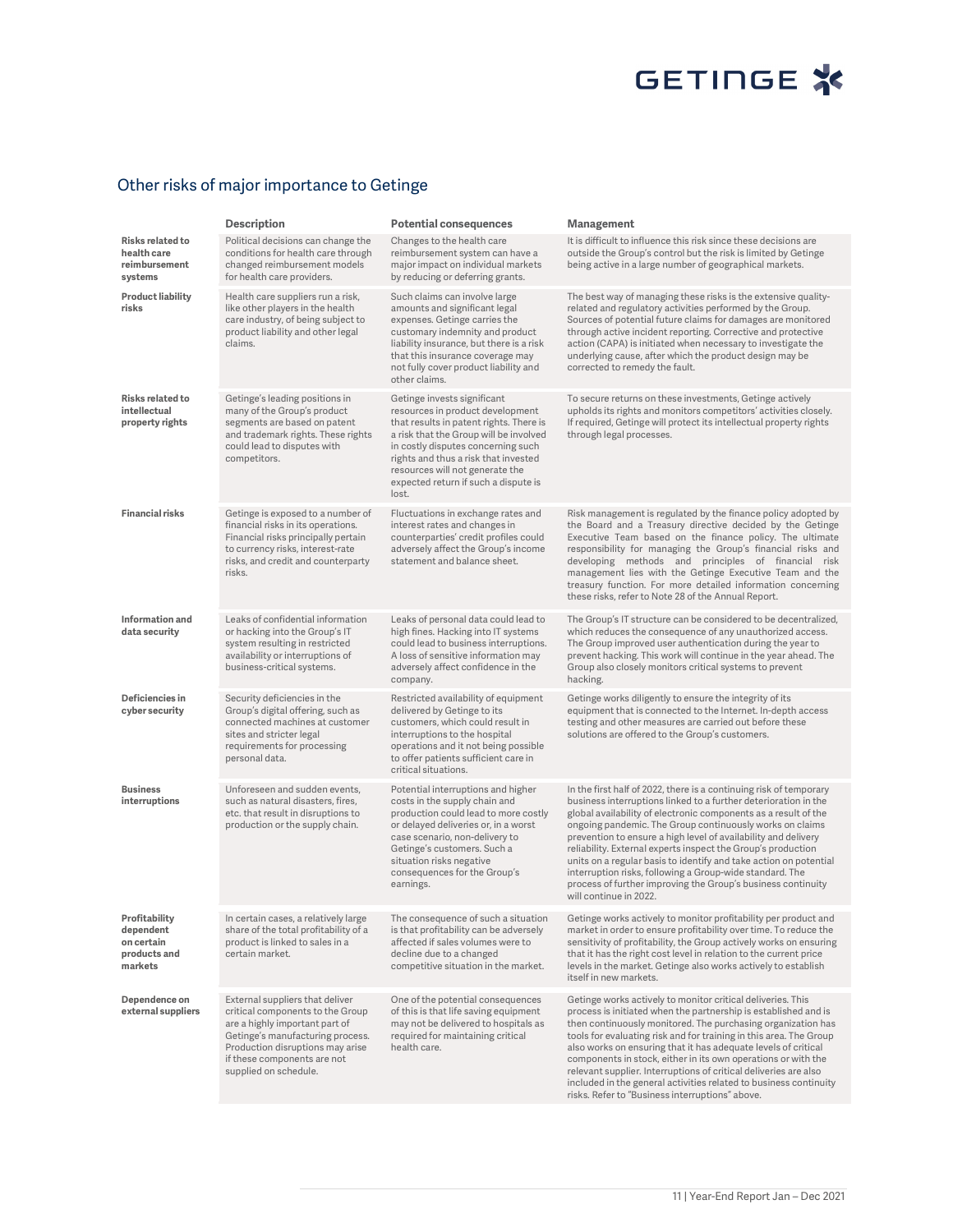#### Seasonal variations

Getinge's sales and earnings are affected by seasonal variations. The highest net sales are usually generated in the fourth quarter, followed by the second, third and first quarters. The shares of sales derived from capital goods and consumables also normally changes during the year, with a higher share of sales of capital goods toward the end of the year.

### Transactions with related parties

Getinge carried out normal commercial transactions with Arjo (which was distributed to shareholders in December 2017) for the sale and purchase of goods and services. In addition, no other significant transactions with related parties occurred during the period other than transactions with subsidiaries.

### Forward-looking information

This report contains forward-looking information based on the current expectations of company management. Although management deems that the expectations presented by such forwardlooking information are reasonable, no guarantee can be given that these expectations will prove correct. Accordingly, the actual future outcome could vary considerably compared with what is stated in the forward-looking information, due to such factors as changed conditions regarding finances, market and competition, changes in legal and regulatory requirements and other political measures, and fluctuations in exchange rates.

### Getinge's financial targets 2022-2025 and dividend policy

- Average annual organic growth in net sales: 4-6%
- Average adjusted earnings per share growth: >10%
- Getinge's dividend policy is to pay dividends of 30-50% of net profit to shareholders.

### Dividend

The Board of Directors and CEO propose a dividend for 2021 of SEK 4.00 (3.00) per share, which amounts to SEK 1,089 M (817). The final date for trading including the right to receive dividends is April 26, 2022 and the proposed record date is April 28, 2022. Euroclear expects to distribute the dividend to shareholders on May 3, 2022.

### 2022 Annual General Meeting

Getinge AB's Annual General Meeting will be held on April 26, 2022 and is planned to take place in Kongresshallen at Hotel Tylösand in Halmstad, Sweden. However, Getinge is monitoring the development of the ongoing pandemic and has made preparations for alternative arrangements, if necessary. Shareholders wishing to have a matter addressed at the Annual General Meeting can submit their proposal to Getinge's Board Chairman by e-mail: arenden.bolagsstamma@getinge.com, or by mail: Getinge AB, Att: Bolagsstämmoärenden, Box 8861, SE-402 72 Gothenburg, Sweden. To ensure inclusion in the notice and the agenda, proposals must be received by the company not later than March 8, 2022.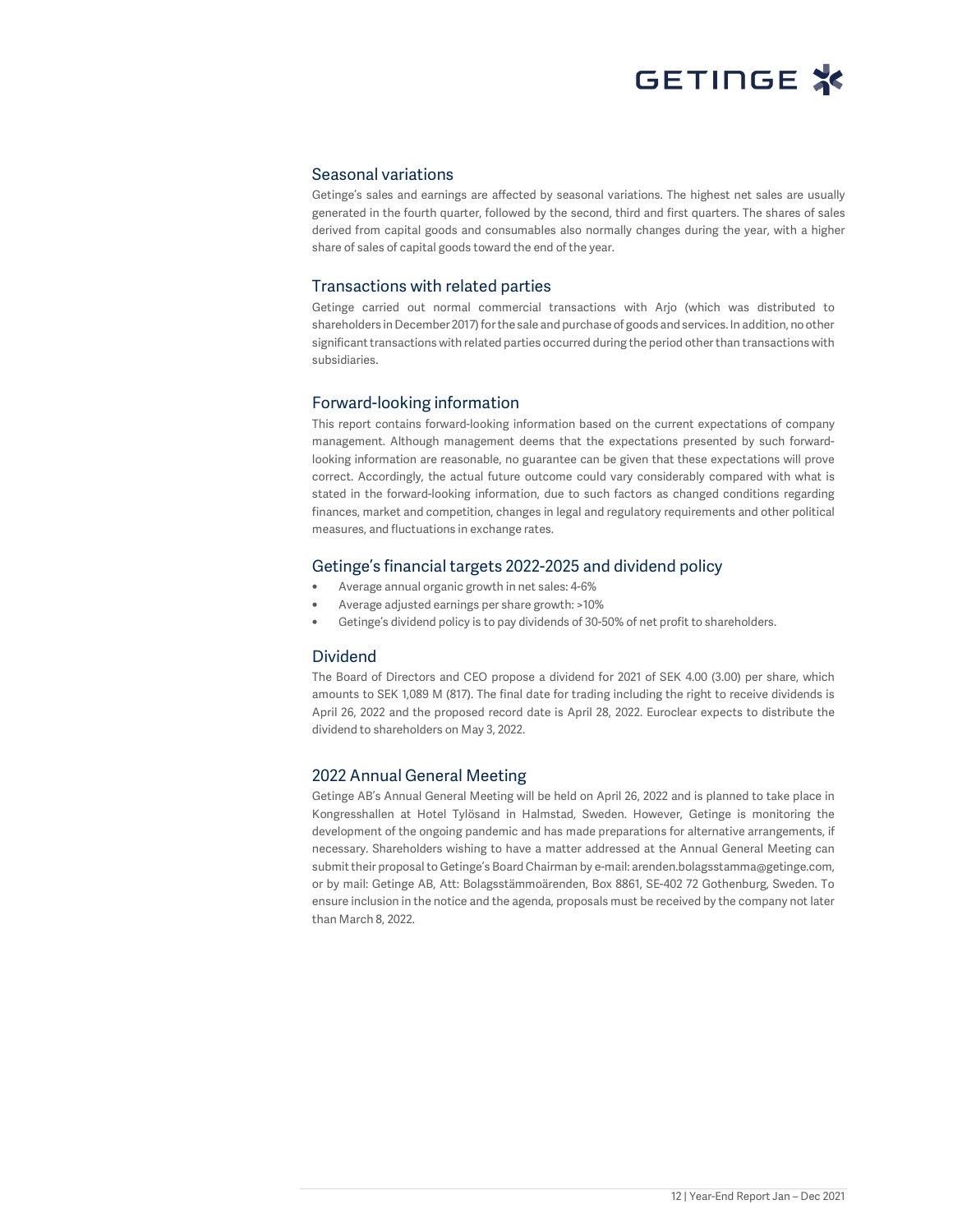

#### Assurance

The Board of Directors and CEO assure that the interim report provides a true and fair review of the Parent Company and the Group's operations, position and earnings and describes the material risks and uncertainties faced by the Parent Company and the Group.

**Gothenburg, January 28, 2022** 

**Johan Malmquist**  Chairman, AGM-elected Board member

**Carl Bennet**  Vice Chairman, AGM-elected Board member

**Johan Bygge**  AGM-elected Board member

**Cecilia Daun Wennborg**  AGM-elected Board member

**Sofia Hasselberg**  AGM-elected Board member

**Mattias Perjos**  President & CEO, AGM-elected Board member

**Barbro Fridén**  AGM-elected Board member

**Rickard Karlsson**  Board member Representative of the Swedish

Metalworkers' Union

**Malin Persson**  AGM-elected Board member

**Dan Frohm**  AGM-elected Board member

**Åke Larsson**  Board member Representative of the Swedish Association of Graduate Engineers

**Kristian Samuelsson**  AGM-elected Board member

This interim report is unaudited.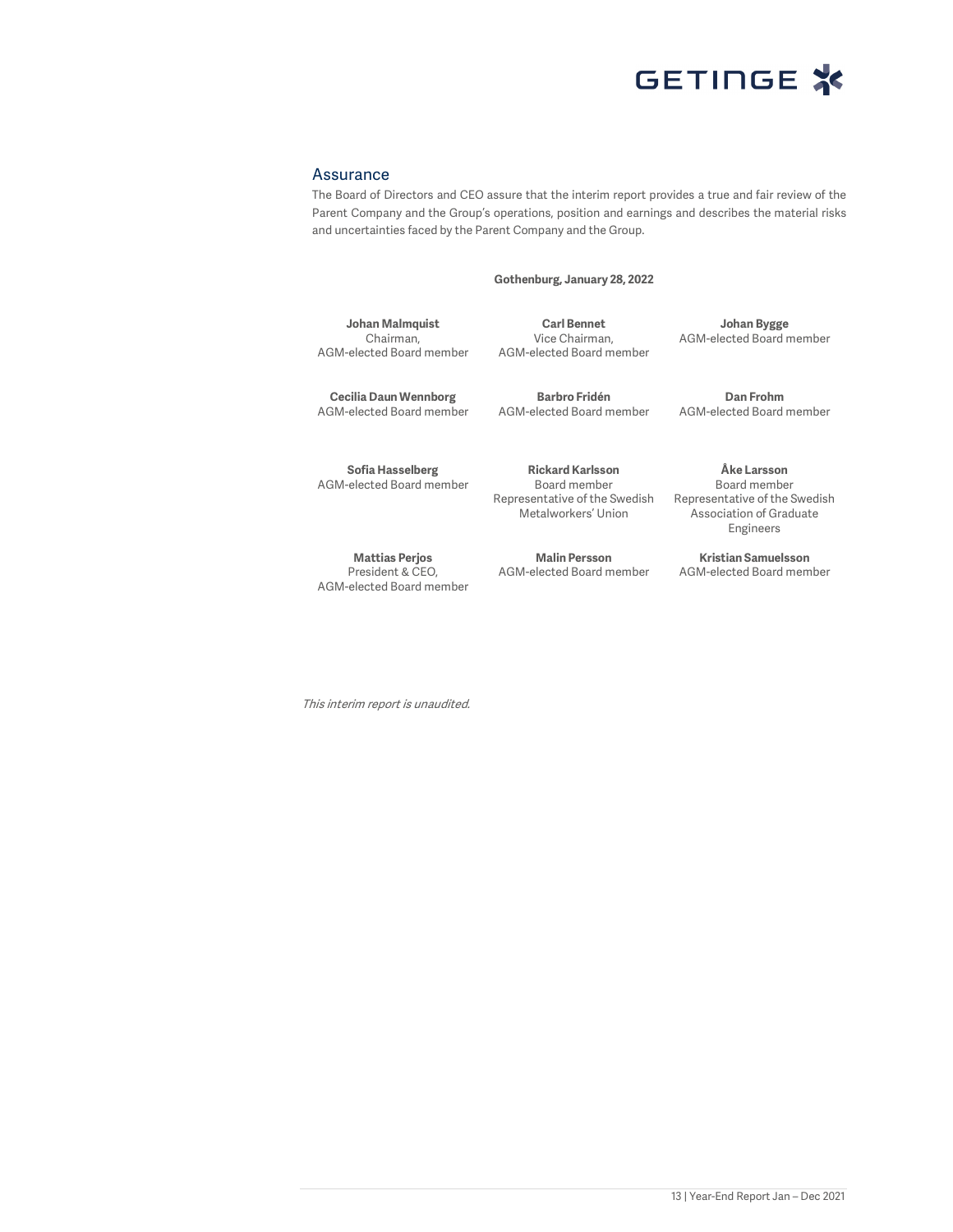# Consolidated financial statements

## Consolidated income statement

| <b>SEKM</b>                                                                       | <b>Note</b>    | Oct-Dec<br>2021 | Oct-Dec<br>2020 | Jan-Dec<br>2021 | Jan-Dec<br>2020 |
|-----------------------------------------------------------------------------------|----------------|-----------------|-----------------|-----------------|-----------------|
|                                                                                   |                |                 |                 |                 |                 |
| Net sales                                                                         | $\overline{2}$ | 7,987           | 8.839           | 27,049          | 29,819          |
| Cost of goods sold                                                                |                | $-4,048$        | $-4.681$        | $-13.469$       | $-15.097$       |
| <b>Gross profit</b>                                                               | 2, 3           | 3,939           | 4,158           | 13,580          | 14,722          |
| Selling expenses                                                                  |                | $-1,264$        | $-1,402$        | $-4,590$        | $-5,285$        |
| Administrative expenses                                                           |                | $-834$          | $-859$          | $-3,337$        | $-3,498$        |
| Research and development costs                                                    |                | $-233$          | $-274$          | $-851$          | $-1,033$        |
| Acquisition expenses                                                              |                | $-19$           | $-4$            | $-35$           | -8              |
| Restructuring costs                                                               |                | 24              | $-1$            | $-61$           | $-169$          |
| Other operating income and expenses                                               |                | $-501$          | $-8$            | $-336$          | 55              |
| <b>Operating profit (EBIT)</b>                                                    | 2.3            | 1,112           | 1,610           | 4,371           | 4,784           |
| Net financial items                                                               | $\overline{2}$ | $-36$           | $-69$           | $-183$          | $-299$          |
| Profit after financial items                                                      | $\mathcal{P}$  | 1,075           | 1,541           | 4,188           | 4,485           |
| Taxes                                                                             |                | $-300$          | $-437$          | $-1,187$        | $-1,213$        |
| Net profit for the period                                                         |                | 775             | 1,104           | 3,000           | 3,273           |
|                                                                                   |                |                 |                 |                 |                 |
| Attributable to:                                                                  |                |                 |                 |                 |                 |
| Parent Company shareholders                                                       |                | 771             | 1.094           | 2.970           | 3.239           |
| Non-controlling interests                                                         |                | $\overline{4}$  | 10 <sup>1</sup> | 31              | 34              |
| Net profit for the period                                                         |                | 775             | 1,104           | 3,000           | 3,273           |
| Earnings per share, SEK <sup>1)</sup>                                             |                | 2.83            | 4.02            | 10.90           | 11.89           |
| Weighted average number of shares for calculation of<br>earnings per share (000s) |                | 272,370         | 272,370         | 272,370         | 272,370         |

1) Before and after dilution

# Consolidated statement of comprehensive income

| <b>SEKM</b>                                                           | Oct-Dec<br>2021 | Oct-Dec<br>2020 | Jan-Dec<br>2021 | Jan-Dec<br>2020 |
|-----------------------------------------------------------------------|-----------------|-----------------|-----------------|-----------------|
| Net profit for the period                                             | 775             | 1,104           | 3,000           | 3,273           |
|                                                                       |                 |                 |                 |                 |
| Other comprehensive income                                            |                 |                 |                 |                 |
| Items that cannot be restated in profit for the period                |                 |                 |                 |                 |
| Actuarial gains/losses pertaining to defined-benefit pension<br>plans | $-145$          | 95              | $-5$            | $-13$           |
| Tax attributable to items that cannot be restated in profit           | 43              | $-25$           | 10              | $-1$            |
| Items that can later be restated in profit for the period             |                 |                 |                 |                 |
| Translation differences and hedging of net investments                | 490             | $-1,704$        | 1,614           | $-2,319$        |
| Cash flow hedges                                                      | $\overline{4}$  | 19              | $-22$           | $-16$           |
| Tax attributable to items that can be restated in profit              | $-6$            | $-2$            | $-17$           | 21              |
| Other comprehensive income for the period, net after tax              | 384             | $-1,616$        | 1,580           | $-2,327$        |
| Total comprehensive income for the period                             | 1,159           | $-513$          | 4,580           | 946             |
|                                                                       |                 |                 |                 |                 |
| Comprehensive income attributable to:                                 |                 |                 |                 |                 |
| Parent Company shareholders                                           | 1,151           | $-500$          | 4,543           | 936             |
| Non-controlling interests                                             | 8               | $-12$           | 37              | 9               |
| Total comprehensive income for the period                             | 1.159           | $-513$          | 4.580           | 946             |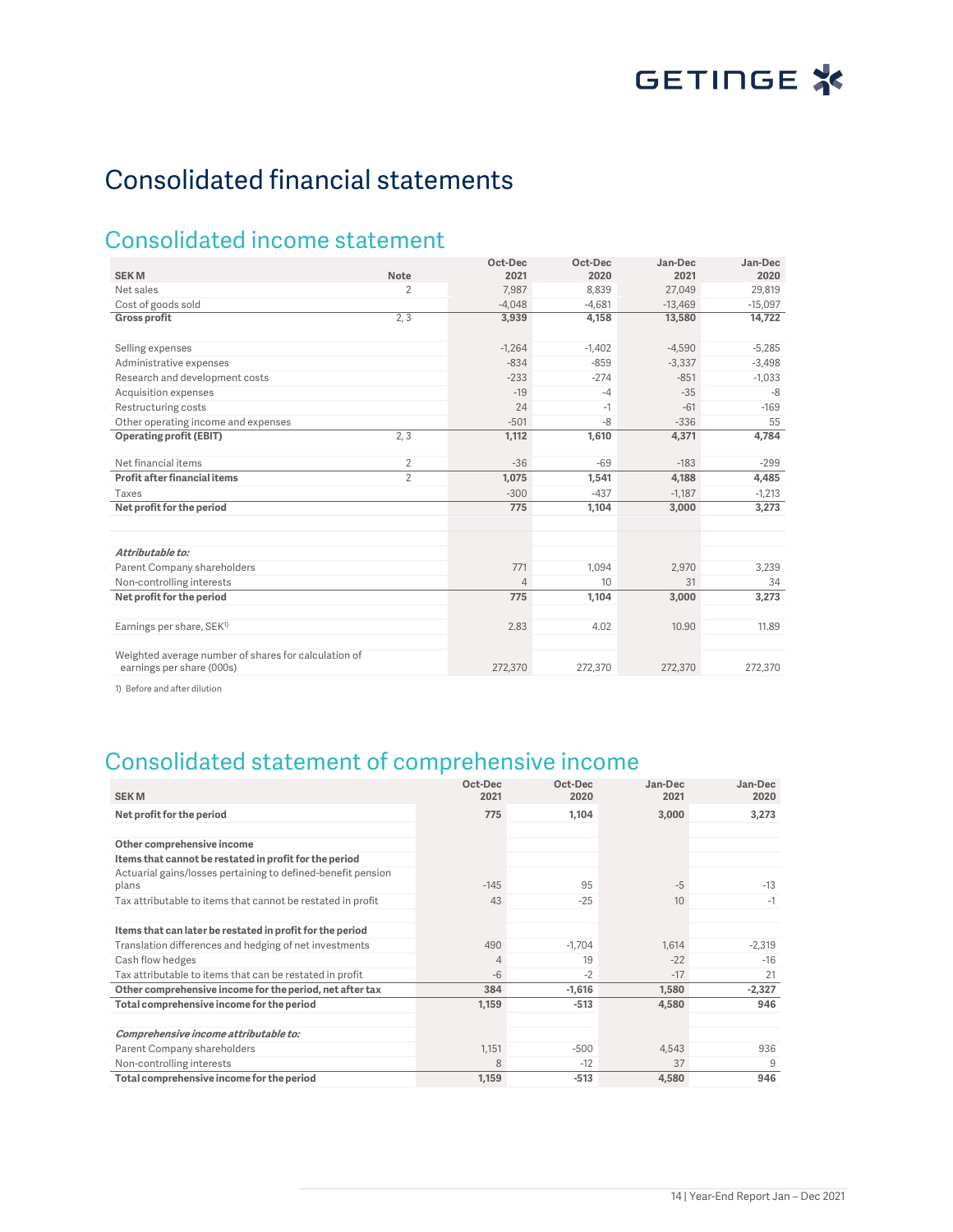## Consolidated balance sheet

| <b>SEKM</b><br><b>Note</b>                     | December 31<br>2021 | December 31<br>2020 |
|------------------------------------------------|---------------------|---------------------|
| <b>Assets</b>                                  |                     |                     |
| Intangible assets                              | 24,148              | 22,085              |
| Tangible assets                                | 3,060               | 2,956               |
| Right-of-use assets                            | 1,060               | 1,017               |
| Financial assets                               | 1,217               | 1,526               |
| Inventories                                    | 4,767               | 4,513               |
| Accounts receivable                            | 4,695               | 5,338               |
| Other current receivables                      | 1,532               | 1,524               |
| 6<br>Cash and cash equivalents                 | 4,076               | 6,056               |
| <b>Total assets</b>                            | 44,555              | 45,014              |
|                                                |                     |                     |
| <b>Equity and liabilities</b>                  |                     |                     |
| Equity                                         | 25,176              | 21,486              |
| 6<br>Provisions for pensions, interest-bearing | 3,378               | 3,359               |
| Lease liabilities<br>6                         | 1,036               | 990                 |
| 6<br>Other interest-bearing liabilities        | 3,270               | 9,216               |
| Other provisions                               | 4,186               | 3,115               |
| Accounts payable                               | 1,921               | 1,446               |
| Other non-interest-bearing liabilities         | 5,587               | 5,402               |
| <b>Total equity and liabilities</b>            | 44,555              | 45,014              |

## Changes in equity for the Group

|                                             |                          | Other<br>capital         |                          | Retained                 |                | Non-<br>controlling | Total  |
|---------------------------------------------|--------------------------|--------------------------|--------------------------|--------------------------|----------------|---------------------|--------|
| <b>SEKM</b>                                 | Share capital            | provided                 | $Reserves$ <sup>1)</sup> | earnings                 | Total          | interests           | equity |
| Opening balance at January 1, 2020          | 136                      | 6,789                    | 1,965                    | 11,606                   | 20.496         | 477                 | 20,973 |
| Total comprehensive income for the period   | $\overline{\phantom{a}}$ | $\overline{\phantom{a}}$ | $-2,288$                 | 3,225                    | 936            | 9                   | 946    |
| Dividend                                    | $\overline{\phantom{a}}$ | $\overline{\phantom{a}}$ | $\overline{\phantom{a}}$ | $-409$                   | $-409$         | $-24$               | $-433$ |
| Closing balance at December 31, 2020        | 136                      | 6,789                    | $-323$                   | 14,422                   | 21.024         | 462                 | 21,486 |
|                                             |                          |                          |                          |                          |                |                     |        |
| Opening balance at January 1, 2021          | 136                      | 6.789                    | $-323$                   | 14.422                   | 21.024         | 462                 | 21.486 |
| Total comprehensive income for the period   |                          | $\overline{\phantom{a}}$ | 1.568                    | 2.974                    | 4.543          | 37                  | 4,580  |
| Dividend                                    | -                        | $\sim$                   | $\overline{\phantom{a}}$ | $-817$                   | $-817$         | $-41$               | $-858$ |
| Transactions with non-controlling interests | -                        | $\overline{\phantom{a}}$ | $\overline{\phantom{a}}$ | $\overline{\phantom{a}}$ | $\blacksquare$ | $-32$               | $-32$  |
| controlling interests                       |                          |                          |                          |                          |                |                     |        |
| Closing balance at December 31, 2021        | 136                      | 6.789                    | 1.245                    | 16.579                   | 24,750         | 427                 | 25.176 |

1) Reserves pertain to cash flow hedges, hedges of net investments and translation differences.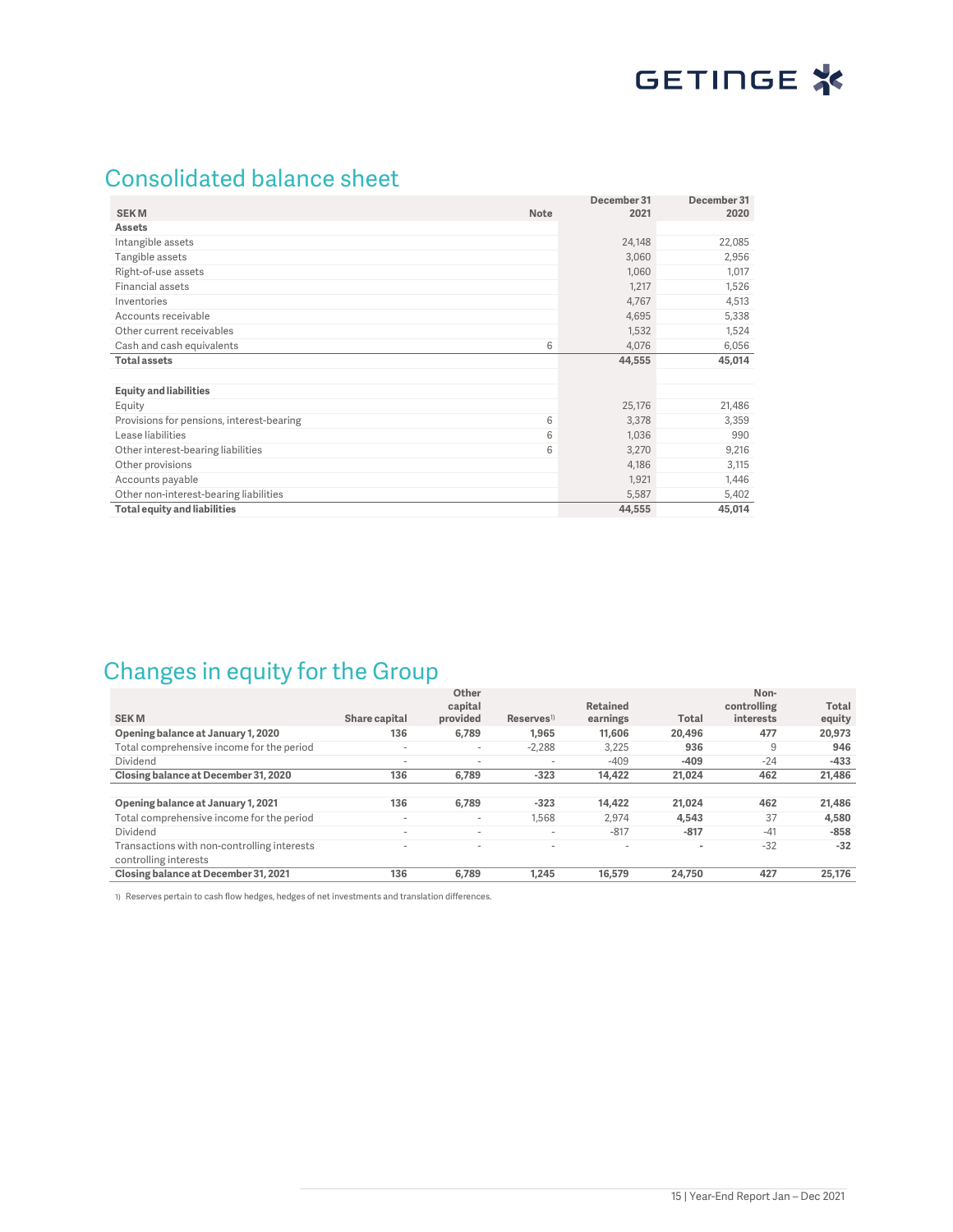# GETINGE<sup>\*</sup>

# Consolidated cash flow statement

| <b>SEKM</b>                                              | <b>Note</b> | Oct-Dec<br>2021 | Oct-Dec<br>2020 | Jan-Dec<br>2021 | Jan-Dec<br>2020 |
|----------------------------------------------------------|-------------|-----------------|-----------------|-----------------|-----------------|
| <b>Operating activities</b>                              |             |                 |                 |                 |                 |
| Operating profit (EBIT)                                  |             | 1,112           | 1,610           | 4,371           | 4,784           |
| Add-back of depreciation, amortization and write-downs   | 3           | 466             | 637             | 1,814           | 2,467           |
| Other non-cash items                                     |             | 553             | 44              | 460             | 60              |
| Add-back of restructuring costs <sup>1)</sup>            |             | $-24$           | 1               | 61              | 169             |
| Paid restructuring costs                                 |             | $-40$           | $-63$           | $-203$          | $-262$          |
| Financial items                                          |             | $-41$           | $-80$           | $-192$          | $-313$          |
| Taxes paid                                               |             | $-249$          | $-150$          | $-693$          | $-553$          |
| Cash flow before changes in working capital              |             | 1,778           | 1,999           | 5,618           | 6,352           |
|                                                          |             |                 |                 |                 |                 |
| Changes in working capital                               |             |                 |                 |                 |                 |
| Inventories                                              |             | 329             | 631             | $-71$           | $-544$          |
| Operating receivables                                    |             | $-716$          | 86              | 805             | 1,121           |
| Operating liabilities                                    |             | 179             | $-172$          | 208             | 270             |
| Cash flow from operating activities                      |             | 1,570           | 2,544           | 6,560           | 7,199           |
|                                                          |             |                 |                 |                 |                 |
| <b>Investing activities</b>                              |             |                 |                 |                 |                 |
| Acquisition of operations                                | 8           | $-596$          | $-169$          | $-715$          | $-999$          |
| Investments in intangible assets and tangible assets     |             | $-265$          | $-284$          | $-930$          | $-1,045$        |
| Divestment of non-current assets                         |             | 8               | 24              | 316             | 53              |
| Cash flow from investing activities                      |             | $-853$          | $-430$          | $-1,329$        | $-1,991$        |
|                                                          |             |                 |                 |                 |                 |
| <b>Financing activities</b>                              |             |                 |                 |                 |                 |
| Change in interest-bearing liabilities                   |             | $-1,177$        | $-1,627$        | $-5,989$        | 543             |
| Depreciation of lease liabilities                        |             | $-99$           | $-115$          | $-389$          | $-390$          |
| Change in long-term receivables                          |             | $-3$            | $-9$            | $-1$            | $-17$           |
| Dividend paid                                            |             | $-17$           | -3              | $-858$          | $-433$          |
| Cash flow from financing activities                      |             | $-1,296$        | $-1,753$        | $-7,237$        | $-297$          |
|                                                          |             | $-579$          | 360             |                 |                 |
| Cash flow for the period                                 |             |                 |                 | $-2,006$        | 4,911           |
| Cash and cash equivalents at the beginning of the period |             | 4,654           | 5,716           | 6,056           | 1,254           |
| <b>Translation differences</b>                           |             |                 | $-20$           | 26              | $-110$          |
| Cash and cash equivalents at the end of the period       |             | 4,076           | 6,056           | 4,076           | 6,056           |

1) Excluding write-downs on non-current assets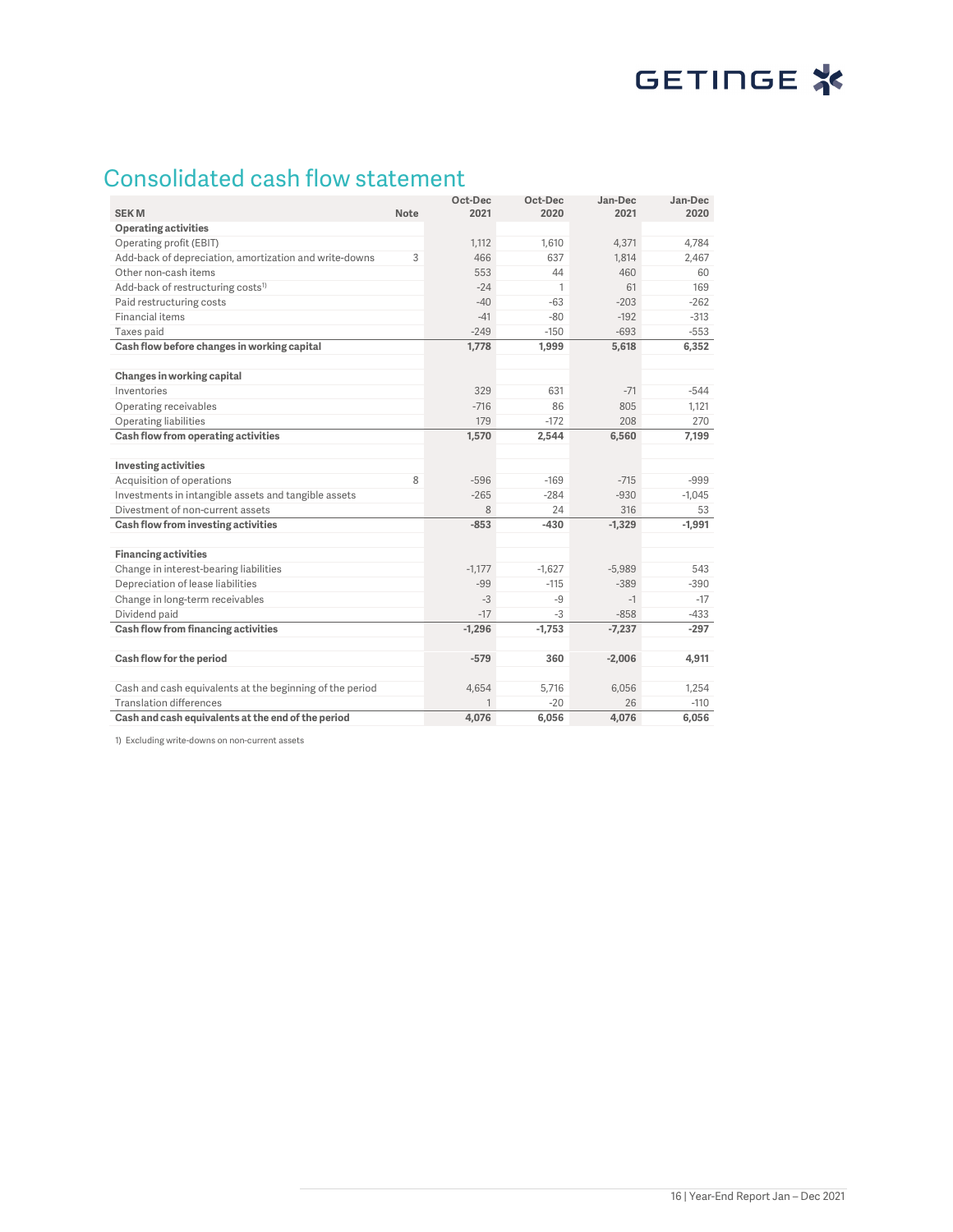## Note 1 Accounting policies

The Group's interim report has been prepared in accordance with IAS 34 Interim Financial Reporting and the Swedish Annual Accounts Act. For the Parent Company, the report has been prepared in accordance with the Swedish Annual Accounts Act and RFR 2. The accounting policies adopted are consistent with those applied for the 2020 Annual Report and should be read in conjunction with that Annual Report.

For practical reasons, the figures in this interim report have not been rounded off, which is why notes and tables may not total correct amounts. Unless otherwise specified, all figures pertain to SEK M and figures in parentheses pertain to the year-earlier period. The interim report provides alternative performance measures for monitoring the Group's operations.

## Note 2 Segment overview

|                                                              | Oct-Dec | Oct-Dec | Jan-Dec | Jan-Dec |
|--------------------------------------------------------------|---------|---------|---------|---------|
| Net sales, SEK M                                             | 2021    | 2020    | 2021    | 2020    |
| <b>Acute Care Therapies</b>                                  | 4,230   | 5,392   | 15,527  | 18,719  |
| Life Science                                                 | 1.043   | 806     | 3,558   | 2,854   |
| <b>Surgical Workflows</b>                                    | 2,715   | 2,641   | 7.965   | 8,246   |
| Total                                                        | 7,987   | 8,839   | 27,049  | 29,819  |
|                                                              |         |         |         |         |
|                                                              | Oct-Dec | Oct-Dec | Jan-Dec | Jan-Dec |
| <b>Gross profit, SEK M</b>                                   | 2021    | 2020    | 2021    | 2020    |
| <b>Acute Care Therapies</b>                                  | 2,467   | 3,012   | 9,132   | 10,861  |
| Life Science                                                 | 391     | 303     | 1,419   | 1,102   |
| <b>Surgical Workflows</b>                                    | 1,082   | 843     | 3,028   | 2,759   |
| Total                                                        | 3,939   | 4,158   | 13,580  | 14,722  |
|                                                              |         |         |         |         |
|                                                              | Oct-Dec | Oct-Dec | Jan-Dec | Jan-Dec |
| Operating profit (EBIT), SEK M                               | 2021    | 2020    | 2021    | 2020    |
| <b>Acute Care Therapies</b>                                  | 559     | 1,640   | 3,685   | 5,312   |
| Life Science                                                 | 215     | 76      | 702     | 337     |
| <b>Surgical Workflows</b>                                    | 449     | $-3$    | 369     | $-489$  |
| Group functions and other (incl. eliminations) <sup>1)</sup> | $-111$  | $-103$  | $-386$  | $-375$  |
| <b>Operating profit (EBIT)</b>                               | 1,112   | 1,610   | 4,371   | 4,784   |
| Net financial items                                          | $-36$   | $-69$   | $-183$  | $-299$  |
| Profit after financial items                                 | 1,075   | 1,541   | 4,188   | 4,485   |

1) Group functions and other refer mainly to central functions such as finance, communication, HR and other items, such as eliminations

## Note 3 Depreciation, amortization and write-downs

| <b>SEKM</b>                | Oct-Dec<br>2021 | Oct-Dec<br>2020 | Jan-Dec<br>2021 | Jan-Dec<br>2020 |
|----------------------------|-----------------|-----------------|-----------------|-----------------|
| Acquired intangible assets | $-71$           | $-93$           | $-273$          | $-494$          |
| Intangible assets          | $-166$          | $-309$          | $-661$          | $-1,069$        |
| Right-of-use assets        | $-99$           | $-118$          | $-398$          | $-405$          |
| Tangible assets            | $-130$          | $-117$          | $-483$          | $-500$          |
| Total                      | $-466$          | $-637$          | $-1.814$        | $-2,467$        |
| of which write-downs       | $\sim$ 1        | -83             | -7              | $-257$          |

| <b>SEKM</b>                    | Oct-Dec<br>2021 | Oct-Dec<br>2020          | Jan-Dec<br>2021 | Jan-Dec<br>2020 |
|--------------------------------|-----------------|--------------------------|-----------------|-----------------|
| Cost of goods sold             | $-210$          | $-268$                   | $-813$          | $-1.017$        |
| Selling expenses               | $-133$          | $-164$                   | $-513$          | $-754$          |
| Administrative expenses        | $-111$          | $-113$                   | $-442$          | $-433$          |
| Research and development costs | $-11$           | $-93$                    | $-47$           | $-263$          |
| Restructuring costs            |                 | $\overline{\phantom{a}}$ | $\sim$          |                 |
| Total                          | $-466$          | $-637$                   | $-1.814$        | $-2.467$        |
| of which write-downs           | $-1$            | -83                      | $-7$            | $-257$          |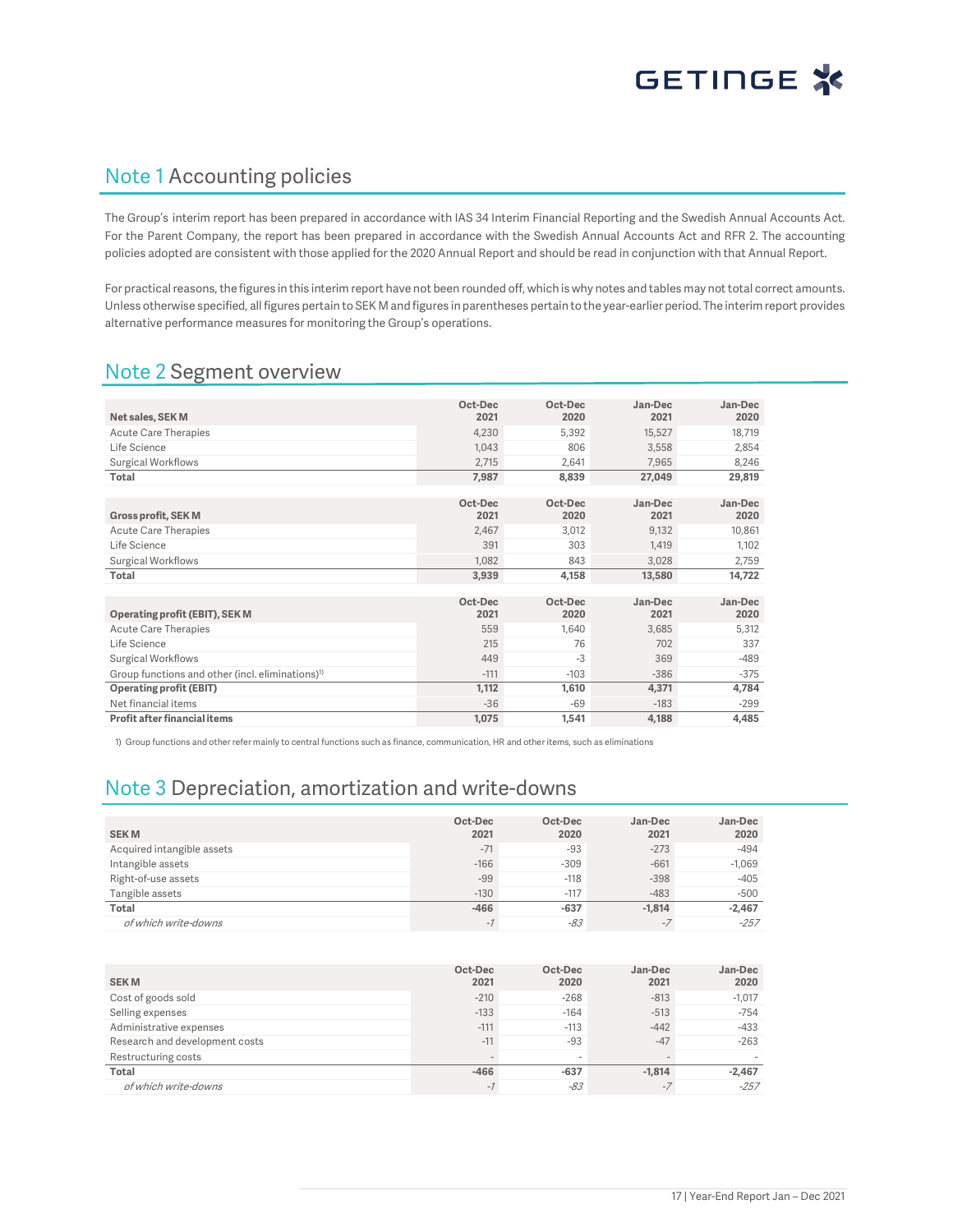## Note 4 Quarterly results

| <b>SEKM</b>                  | Oct-Dec<br>2021 | Jul-Sep<br>2021 | Apr-Jun<br>2021 | Jan-Mar<br>2021 | Oct-Dec<br>2020 | Jul-Sep<br>2020 | Apr-Jun<br>2020 | Jan-Mar<br>2020 |
|------------------------------|-----------------|-----------------|-----------------|-----------------|-----------------|-----------------|-----------------|-----------------|
| Net sales                    | 7.987           | 6,306           | 6.587           | 6.169           | 8.839           | 7.976           | 6.971           | 6,033           |
| Cost of goods sold           | $-4.048$        | $-3,173$        | $-3,160$        | $-3.089$        | $-4,681$        | $-3.846$        | $-3,513$        | $-3,057$        |
| <b>Gross profit</b>          | 3.939           | 3,133           | 3,427           | 3.080           | 4,158           | 4,130           | 3,458           | 2,976           |
| Operating expenses           | $-2,828$        | $-2.038$        | $-2,222$        | $-2.120$        | $-2.548$        | $-2.217$        | $-2.701$        | $-2,470$        |
| Operating profit (EBIT)      | 1,112           | 1,094           | 1,205           | 960             | 1.610           | 1,913           | 757             | 505             |
| Net financial items          | $-36$           | $-43$           | $-48$           | $-56$           | $-69$           | $-72$           | $-80$           | $-78$           |
| Profit after financial items | 1.075           | 1.052           | 1,157           | 903             | 1.541           | 1.841           | 677             | 427             |
| Taxes                        | $-300$          | $-285$          | $-351$          | $-251$          | $-437$          | $-446$          | $-179$          | $-150$          |
| Net profit for the period    | 775             | 767             | 806             | 652             | 1.104           | 1.395           | 497             | 277             |

## Note 5 Adjustment items

| Adjusted EBITA, SEK M                                                        | Oct-Dec<br>2021              | Oct-Dec<br>2020 | Jan-Dec<br>2021 | Jan-Dec<br>2020 |
|------------------------------------------------------------------------------|------------------------------|-----------------|-----------------|-----------------|
| <b>Acute Care Therapies</b>                                                  | 1.201                        | 1.653           | 4,444           | 5.831           |
| Life Science                                                                 | 221                          | 112             | 729             | 393             |
| <b>Surgical Workflows</b>                                                    | 393                          | 156             | 390             | $-127$          |
| Group functions and other (incl. eliminations)                               | $-92$                        | $-105$          | $-351$          | $-374$          |
| Total                                                                        | 1,723                        | 1,817           | 5,212           | 5,724           |
|                                                                              |                              |                 |                 |                 |
| Adjustments of EBITA, SEK M                                                  | Oct-Dec<br>2021              | Oct-Dec<br>2020 | Jan-Dec<br>2021 | Jan-Dec<br>2020 |
| Specification of items affecting comparability that impact EBITA             |                              |                 |                 |                 |
| Acquisition and restructuring costs, Acute Care Therapies                    | 18                           | -8              | $-1$            | $-62$           |
| Acquisition and restructuring costs, Life Science                            | $\overline{0}$               | $\mathbf{0}$    | $-2$            | $\Omega$        |
| Acquisition and restructuring costs, Surgical Workflows                      | 6                            | $\overline{2}$  | $-58$           | $-113$          |
| Write-down of R&D, Acute Care Therapies <sup>2)</sup>                        |                              | $\sim$          |                 | $-73$           |
| Write-down of R&D, Life Science <sup>2)</sup>                                |                              | $-29$           |                 | $-29$           |
| Write-down of R&D, Surgical Workflows <sup>2)</sup>                          | $\overline{a}$               | $-45$           |                 | $-108$          |
| Impairment of receivables, Acute Care Therapies <sup>3)</sup>                | $\overline{a}$               | $-47$           |                 | $-47$           |
| Impairment of receivables, Acute Care Therapies <sup>2)</sup>                | $\qquad \qquad \blacksquare$ | -8              |                 | $-8$            |
| Impairment of receivables, Surgical Workflows <sup>2)</sup>                  | $\overline{a}$               | $-7$            |                 | $-7$            |
| Write-down of inventories, Acute Care Therapies <sup>1)</sup>                | $\overline{\phantom{a}}$     | $-38$           |                 | $-38$           |
| Write-down of inventories, Life Science <sup>1)</sup>                        |                              | $-1$            |                 | $-1$            |
| Write-down of inventories, Surgical Workflows <sup>1)</sup>                  | $\overline{a}$               | $-92$           |                 | $-92$           |
| Restored unutilized provision, Acute Care Therapies <sup>3)</sup>            | $\overline{a}$               | 183             |                 | 183             |
| Capital gain on divestment of properties, Acute Care Therapies <sup>3)</sup> |                              | $\sim$          | 72              | ÷.              |
| Provision related to Mesh, Acute Care Therapies <sup>3)</sup>                | $-601$                       | ä,              | $-601$          |                 |
| Other, Acute Care Therapies <sup>1)</sup>                                    |                              | ä,              |                 | $-2$            |
| Other, Surgical Workflows <sup>1)</sup>                                      | $\overline{a}$               | ÷.              |                 | $-3$            |
| Other, Acute Care Therapies <sup>2)</sup>                                    | $\overline{a}$               | $-11$           |                 | $-17$           |
| Other, Surgical Workflows <sup>2)</sup>                                      | L,                           | $-7$            |                 | $-18$           |
| Other, Surgical Workflows <sup>3)</sup>                                      | 56                           | $-8$            | 56              | $-8$            |
| Group functions and other (incl. eliminations)                               | $-19$                        | $\overline{2}$  | $-35$           | $-2$            |
| Total                                                                        | $-540$                       | $-115$          | $-568$          | $-446$          |
|                                                                              |                              |                 |                 |                 |
| Items affecting comparability per segment                                    |                              |                 |                 |                 |
| <b>Acute Care Therapies</b>                                                  | $-583$                       | 70              | $-530$          | $-65$           |
| Life Science                                                                 | $\overline{0}$               | $-30$           | $-2$            | $-30$           |
| <b>Surgical Workflows</b>                                                    | 62                           | $-157$          | $-2$            | $-349$          |
| Group functions and other (incl. eliminations)                               | $-19$                        | 2               | $-35$           | $-2$            |
| Total                                                                        | $-540$                       | $-115$          | $-568$          | $-446$          |

1) Reported in Cost of goods sold 2) Reported in Operating expenses 3) Reported in Other operating income and operating expenses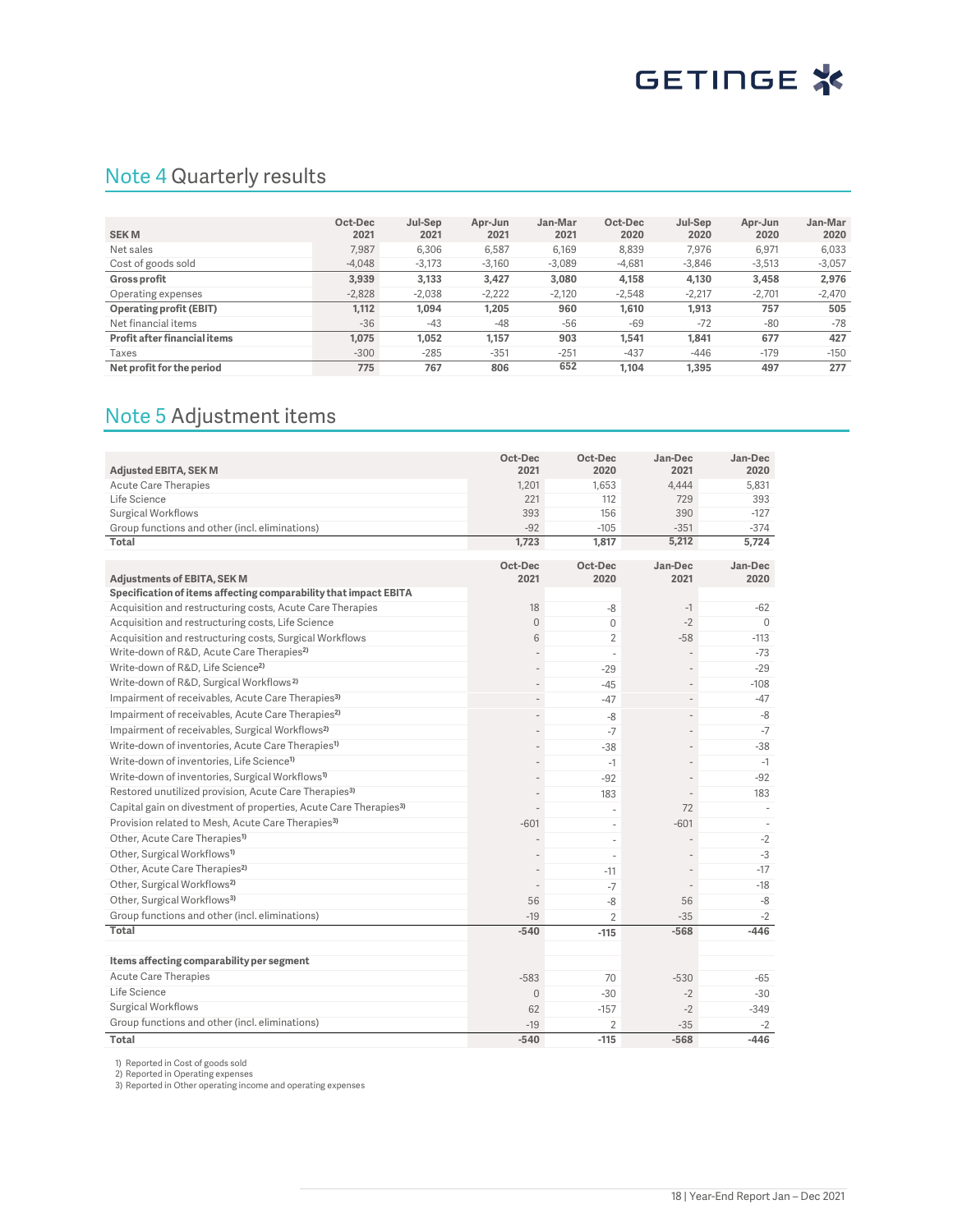| <b>EBITA, SEK M</b>                                                                     | Oct-Dec<br>2021          | Oct-Dec<br>2020          | Jan-Dec<br>2021          | Jan-Dec<br>2020 |
|-----------------------------------------------------------------------------------------|--------------------------|--------------------------|--------------------------|-----------------|
|                                                                                         |                          |                          |                          |                 |
| <b>Acute Care Therapies</b>                                                             | 618                      | 1.724                    | 3,914                    | 5,766           |
| Life Science                                                                            | 221                      | 82                       | 727                      | 363             |
| <b>Surgical Workflows</b>                                                               | 455                      | $-1$                     | 388                      | $-476$          |
| Group functions and other (incl. eliminations)                                          | $-111$                   | $-103$                   | $-386$                   | $-375$          |
| Total                                                                                   | 1,183                    | 1,702                    | 4,643                    | 5,278           |
|                                                                                         |                          |                          |                          |                 |
| Adjustments of EBIT (in addition to the above adjustments of EBITA),<br><b>SEKM</b>     | Oct-Dec<br>2021          | Oct-Dec<br>2020          | Jan-Dec<br>2021          | Jan-Dec<br>2020 |
| Specification of items affecting comparability that impact<br><b>EBIT but not EBITA</b> |                          |                          |                          |                 |
| Write-down of acquired intangible assets,<br>Acute Care Therapies <sup>1)</sup>         |                          |                          |                          | $-31$           |
| <b>Total, Group</b>                                                                     | $\blacksquare$           |                          | $\overline{a}$           | $-31$           |
| 1) Reported in Operating expenses                                                       |                          |                          |                          |                 |
| <b>Adjustments of EBIT, SEK M</b>                                                       | Oct-Dec<br>2021          | Oct-Dec<br>2020          | Jan-Dec<br>2021          | Jan-Dec<br>2020 |
| Items affecting comparability that impact EBITA (according to above)                    | $-540$                   | $-115$                   | $-568$                   | $-446$          |
| Items affecting comparability that impact EBIT but not EBITA<br>(according to above)    |                          |                          |                          | $-31$           |
| Total                                                                                   | $-540$                   | $-115$                   | $-568$                   | $-477$          |
|                                                                                         |                          |                          |                          |                 |
| <b>Adjustment of tax, SEK M</b>                                                         | Oct-Dec<br>2021          | Oct-Dec<br>2020          | Jan-Dec<br>2021          | Jan-Dec<br>2020 |
| Amortization and write-down of acquired intangible assets <sup>1)</sup>                 | 71                       | 93                       | 273                      | 463             |
| Items affecting comparability                                                           | 540                      | 115                      | 568                      | 477             |
| Adjustment items, total                                                                 | 611                      | 207                      | 841                      | 940             |
|                                                                                         |                          |                          |                          |                 |
| Tax effect on adjustment items <sup>2)</sup>                                            | $-145$                   | $-53$                    | $-209$                   | $-248$          |
| Adjustment for tax items affecting comparability                                        |                          | $\overline{\phantom{a}}$ | $\overline{\phantom{a}}$ |                 |
|                                                                                         | $\overline{\phantom{m}}$ |                          |                          | $\sim$          |

1) Excluding write-downs classified as items affecting comparability 2) Tax effect on tax deductible adjustment items

## Note 6 Consolidated net interest-bearing debt

| <b>SEKM</b>                                   | December 31<br>2021 | December 31<br>2020 |
|-----------------------------------------------|---------------------|---------------------|
| Other interest-bearing liabilities, current   | 475                 | 2.196               |
| Other interest-bearing liabilities, long-term | 2.795               | 7.020               |
| Provisions for pensions, interest-bearing     | 3.378               | 3.359               |
| Lease liabilities                             | 1.036               | 990                 |
| Interest-bearing liabilities                  | 7.685               | 13,565              |
| Less cash and cash equivalents                | $-4.076$            | $-6,056$            |
| Net interest-bearing debt                     | 3.609               | 7.509               |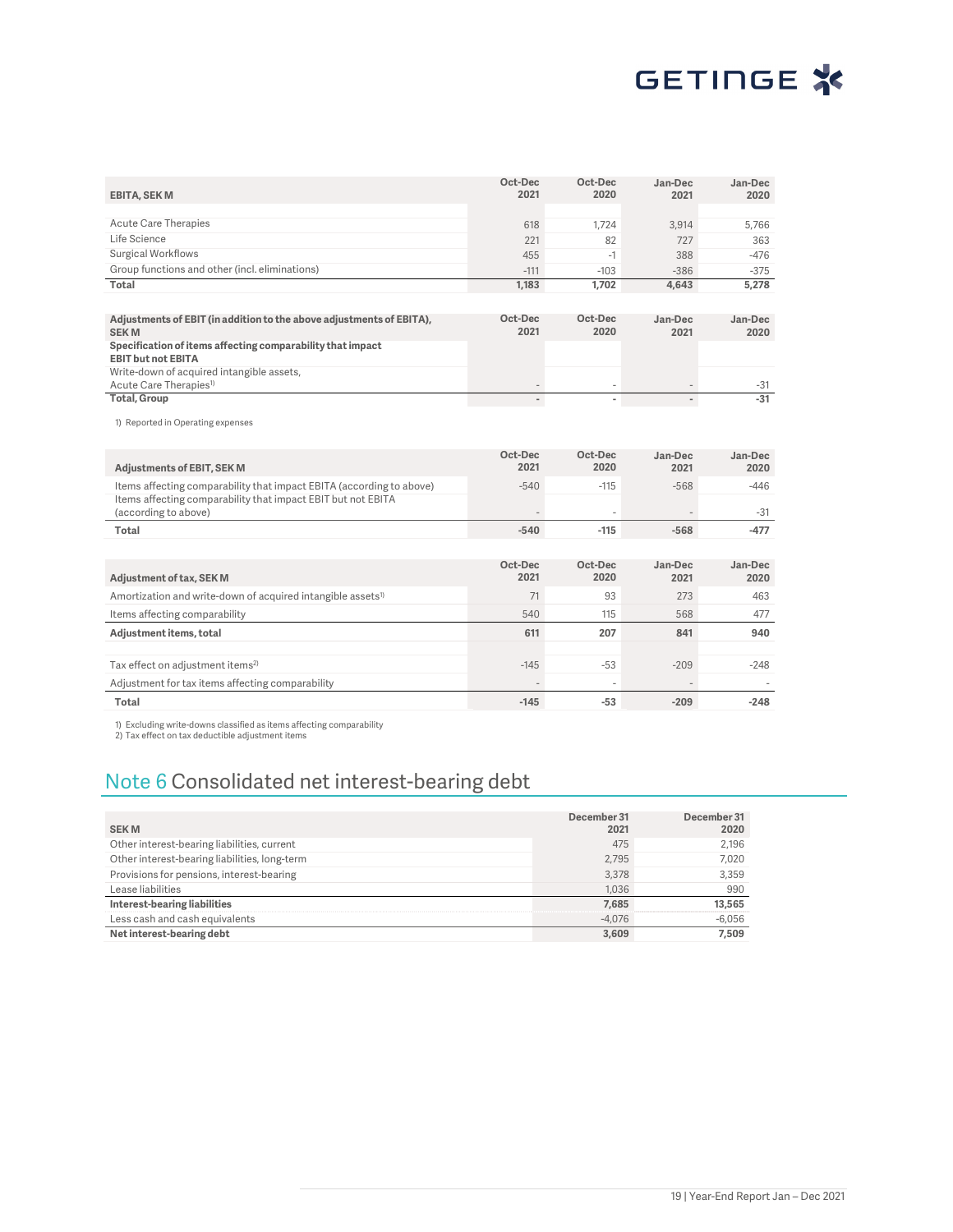## Note 7 Key figures for the Group

|                                                      | Oct-Dec<br>2021 | Oct-Dec<br>2020 | Jan-Dec<br>2021 | Jan-Dec<br>2020 |
|------------------------------------------------------|-----------------|-----------------|-----------------|-----------------|
| Financial and operative key figures                  |                 |                 |                 |                 |
| Key figures based on Getinge's financial targets     |                 |                 |                 |                 |
| Organic growth in net sales, %                       | $-9.6$          | 11.1            | $-4.8$          | 14.3            |
| Earnings per share <sup>1)</sup> , SEK               | 2.83            | 4.02            | 10.90           | 11.89           |
|                                                      |                 |                 |                 |                 |
| Other operative and financial key figures            |                 |                 |                 |                 |
| Organic growth in order intake, %                    | 6.4             | 6.1             | $-3.0$          | 15.6            |
| Gross margin, %                                      | 49.3            | 47.0            | 50.2            | 49.4            |
| Selling expenses, % of net sales                     | 15.8            | 15.9            | 17.0            | 17.7            |
| Administrative expenses, % of net sales              | 10.4            | 9.7             | 12.3            | 11.7            |
| Research and development costs, % of net sales       | 4.0             | 4.4             | 4.4             | 4.9             |
| Operating margin, %                                  | 13.9            | 18.2            | 16.2            | 16.0            |
| <b>EBITDA, SEK M</b>                                 | 1.577           | 2.247           | 6.185           | 7.251           |
| Average number of shares, thousands                  | 272,370         | 272,370         | 272,370         | 272,370         |
| Number of shares at the end of the period, thousands | 272,370         | 272,370         | 272,370         | 272,370         |
| Interest-coverage ratio, multiple                    |                 |                 | 47.5            | 30.5            |
| Net debt/equity ratio, multiple                      |                 |                 | 0.14            | 0.35            |
| Net debt/Rolling 12m adjusted EBITDA, multiple       |                 |                 | 0.5             | 1.0             |
| Operating capital, SEK M                             |                 |                 | 28,561          | 32,374          |
| Return on operating capital, %                       |                 |                 | 17.3            | 16.3            |
| Return on equity, %                                  |                 |                 | 12.9            | 15.1            |
| Equity/assets ratio, %                               |                 |                 | 56.5            | 47.7            |
| Equity per share, SEK                                |                 |                 | 92.43           | 78.88           |
| Number of employees                                  |                 |                 | 10,729          | 10,818          |

1) Before and after dilution

#### Alternative performance measures

Alternative performance measures refer to financial measures used by the company's management and investors to evaluate the Group's earnings and financial position and that cannot be directly read or derived from the financial statements. These financial measures are intended to facilitate analysis of the Group's performance. Accordingly, the alternative performance measures should be considered a supplement to the financial statements prepared in accordance with IFRS. The financial measures recognized in this report may differ from similar measures used by other companies.

|                                                                               | Oct-Dec | Oct-Dec | Jan-Dec | Jan-Dec |
|-------------------------------------------------------------------------------|---------|---------|---------|---------|
| Adjusted gross profit, SEK M                                                  | 2021    | 2020    | 2021    | 2020    |
| <b>Gross profit</b>                                                           | 3,939   | 4,158   | 13,580  | 14,722  |
| Add-back of:                                                                  |         |         |         |         |
| Depreciation, amortization and write-downs of intangible assets               |         |         |         |         |
| and tangible assets                                                           | 210     | 268     | 813     | 1,017   |
| Other items affecting comparability                                           |         | 130     |         | 135     |
| Adjustment for write-downs included in other<br>items affecting comparability |         |         |         |         |
| Adjusted gross profit                                                         | 4,150   | 4,556   | 14,392  | 15,874  |
|                                                                               |         |         |         |         |
|                                                                               | Oct-Dec | Oct-Dec | Jan-Dec | Jan-Dec |
| <b>Adjusted EBITDA, SEK M</b>                                                 | 2021    | 2020    | 2021    | 2020    |
| <b>Operating profit (EBIT)</b>                                                | 1,112   | 1,610   | 4,371   | 4,784   |
| Add-back of:                                                                  |         |         |         |         |
| Depreciation, amortization and write-downs of intangible assets and           |         |         |         |         |
| tangible assets                                                               | 395     | 544     | 1.542   | 1,973   |
| Amortization and write-down of acquired intangible assets                     | 71      | 93      | 273     | 494     |
| Other items affecting comparability                                           | 545     | 36      | 473     | 59      |
| Acquisition and restructuring costs                                           | $-5$    | 5       | 95      | 177     |
| Adjustment for write-downs included in other items affecting                  |         |         |         |         |
| comparability and restructuring costs                                         |         |         |         |         |
| <b>Adjusted EBITDA</b>                                                        | 2,118   | 2,287   | 6,754   | 7.487   |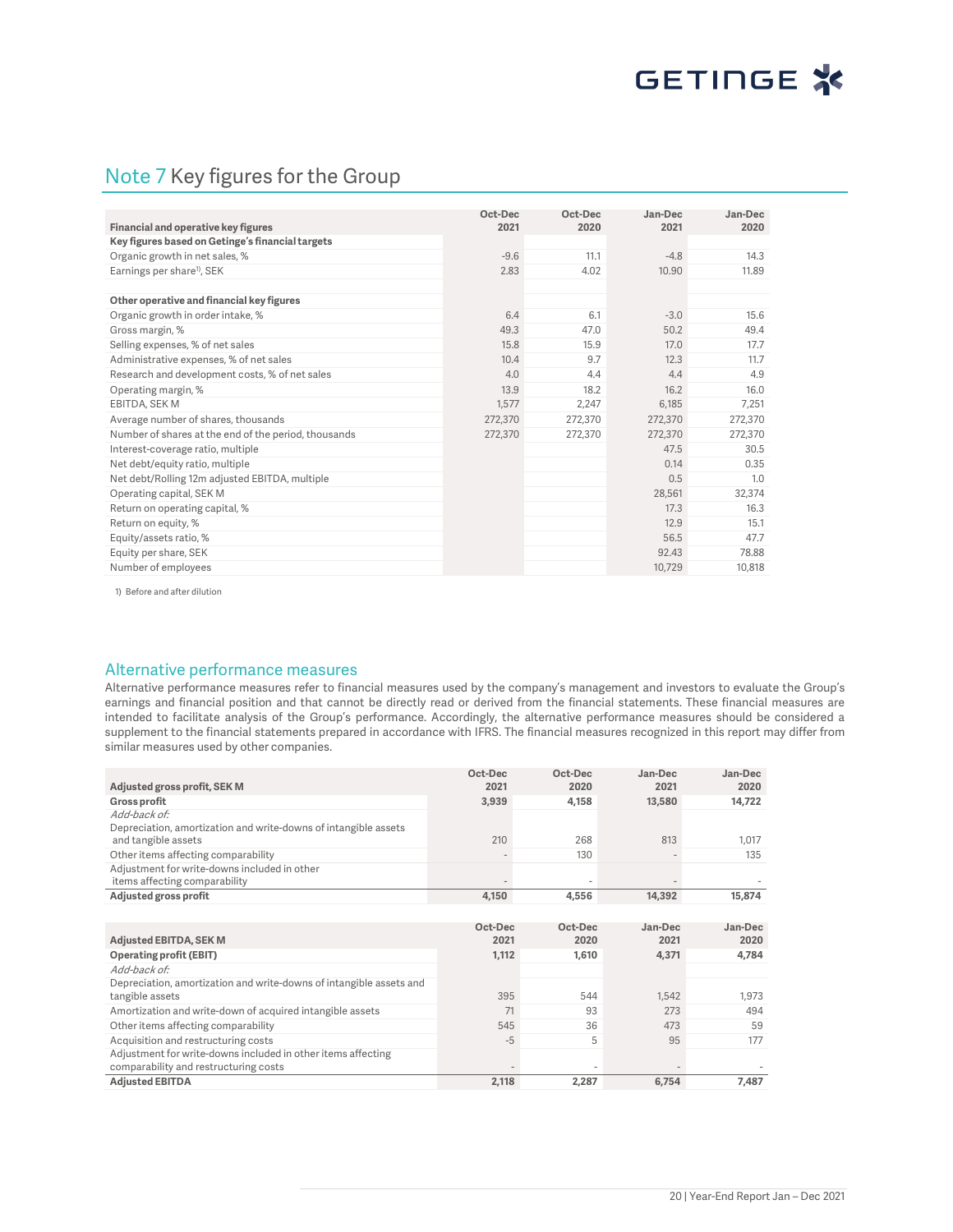# GETINGE<sup>\*</sup>

|                                                                                                                                     | Oct-Dec         | Oct-Dec | Jan-Dec                  | Jan-Dec |
|-------------------------------------------------------------------------------------------------------------------------------------|-----------------|---------|--------------------------|---------|
| <b>Adjusted EBITA, SEK M</b>                                                                                                        | 2021            | 2020    | 2021                     | 2020    |
| <b>Operating profit (EBIT)</b>                                                                                                      | 1,112           | 1.610   | 4.371                    | 4,784   |
| Add-back of:                                                                                                                        |                 |         |                          |         |
| Amortization and write-down of acquired intangible assets                                                                           | 71              | 93      | 273                      | 494     |
| Other items affecting comparability                                                                                                 | 545             | 110     | 473                      | 269     |
| Acquisition and restructuring costs                                                                                                 | $-5$            | 5       | 95                       | 177     |
| Adjustment for write-downs of acquired intangible assets included in<br>other items affecting comparability and restructuring costs |                 |         |                          |         |
| <b>Adjusted EBITA</b>                                                                                                               | 1,723           | 1.817   | 5,212                    | 5,724   |
|                                                                                                                                     |                 |         |                          |         |
|                                                                                                                                     |                 |         |                          |         |
|                                                                                                                                     | Oct-Dec<br>2021 | Oct-Dec | Jan-Dec                  | Jan-Dec |
| <b>Adjusted EBIT, SEK M</b>                                                                                                         |                 | 2020    | 2021                     | 2020    |
| <b>Operating profit (EBIT)</b>                                                                                                      | 1,112           | 1.610   | 4,371                    | 4,784   |
| Add-back of:                                                                                                                        |                 |         |                          |         |
| Other items affecting comparability                                                                                                 | 545             | 110     | 473                      | 300     |
| Acquisition and restructuring costs                                                                                                 | $-5$            | 5       | 95                       | 177     |
| <b>Adjusted EBIT</b>                                                                                                                | 1,652           | 1,724   | 4,939                    | 5,261   |
|                                                                                                                                     |                 |         |                          |         |
|                                                                                                                                     | Oct-Dec         | Oct-Dec | Jan-Dec                  | Jan-Dec |
| Adjusted net profit for the period, SEK M                                                                                           | 2021            | 2020    | 2021                     | 2020    |
| Net profit for the period                                                                                                           | 775             | 1,104   | 3,000                    | 3,273   |
| Add-back of:                                                                                                                        |                 |         |                          |         |
| Amortization and write-down of acquired intangible assets                                                                           | 71              | 93      | 273                      | 494     |
| Other items affecting comparability                                                                                                 | 545             | 110     | 473                      | 300     |
| Acquisition and restructuring costs                                                                                                 | $-5$            | 5       | 95                       | 177     |
| Adjustment for write-downs of acquired intangible assets included in                                                                |                 |         |                          |         |
| other items affecting comparability and restructuring costs                                                                         |                 | $\sim$  | $\overline{\phantom{a}}$ | $-31$   |
| Tax items affecting comparability                                                                                                   |                 |         |                          |         |
| Tax on add-back items                                                                                                               | $-145$          | $-53$   | $-209$                   | $-248$  |
| Adjusted net profit for the period                                                                                                  | 1.241           | 1.258   | 3.632                    | 3.965   |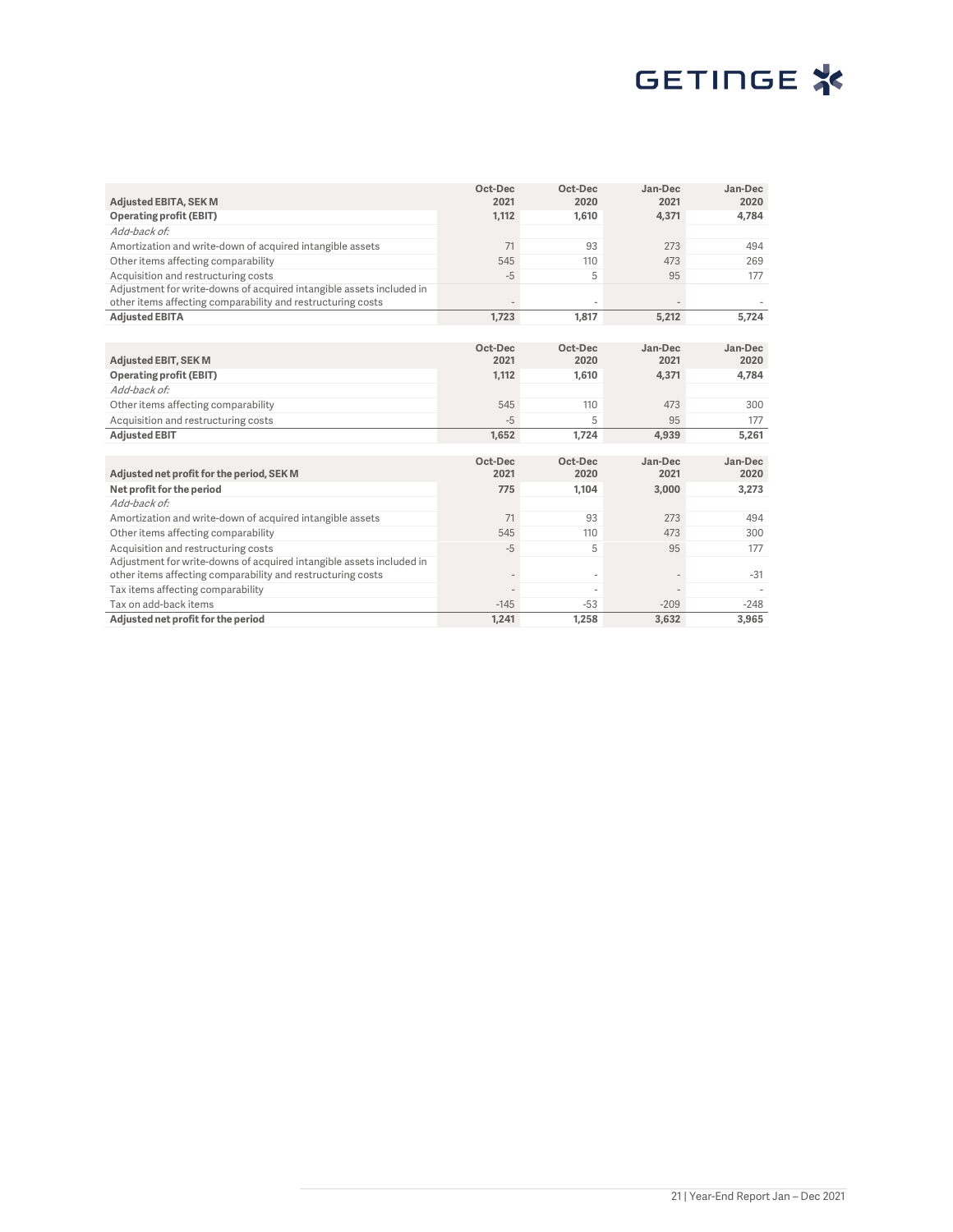## Note 8 Acquisitions

| Net assets acquired, SEK M                           | 2021                     | 2020   |
|------------------------------------------------------|--------------------------|--------|
| Intangible assets                                    | 125                      | 418    |
| Tangible assets                                      | 2                        | 13     |
| Inventories                                          | 34                       | 84     |
| Accounts receivable                                  | $\overline{7}$           | 99     |
| Other current receivables                            | 3                        | 49     |
| Cash and cash equivalents                            |                          | 30     |
| Other provisions                                     | $-12$                    | $-5$   |
| Other interest-bearing liabilities                   | $\overline{\phantom{a}}$ | $-11$  |
| Accounts payable                                     | $-5$                     | $-39$  |
| Other non-interest-bearing liabilities               | $-18$                    | $-187$ |
| Identifiable net assets                              | 137                      | 451    |
| Goodwill                                             | 909                      | 610    |
| <b>Total purchase prices</b>                         | 1,046                    | 1,061  |
| Add/Less                                             |                          |        |
| Additional purchase prices and other adjustments     | $\overline{2}$           | 6      |
| Acquisition of shares from non-controlling interests | 32                       |        |
| Unpaid purchase prices                               | $-364$                   | $-38$  |
| Cash and cash equivalents in the acquired businesses | $-1$                     | $-30$  |
| Impact on the Group's cash and cash equivalents      | 715                      | 999    |

#### **Acquisitions in 2021**

Talis Clinical and development activities from Verrix were acquired in 2021. In addition, shares in the subsidiary Pulsion Medical Systems SE were acquired for SEK 32 M and an amount of SEK 2 M was paid due to adjustments of working capital related to the acquisition of Quadralene. The table above presents the fair value of acquired identifiable net assets, recognized goodwill and the impact on the Group's cash and cash equivalents.

#### **Talis Clinical**

In December 2021, 100% of Talis Clinical LLC, a US-based leading innovator of High Acuity cloud-based software solutions, was acquired. The company's offering complements Getinge's existing products for the perioperative care process, critical care support and ECMO therapy. Talis Clinical has 56 employees and generated sales of SEK 57 M in 2021. The purchase price amounted to SEK 844 M, of which SEK 248 M comprised contingent purchase prices that may be paid in 2024 if specific regulatory approval and certificates are obtained. In addition, a maximum of USD 26.5 M may be paid in earn-outs if certain financial targets are met. The costs of the acquisition amounted to SEK 12 M and were charged to earnings for 2021. The goodwill that arose in connection with the acquisition amounted to SEK 782 M, and is primarily attributable to strategic advantages and sales-related synergies. The acquisition has not had any material impact on Getinge's sales and earnings in 2021. At the time of publication of this report, the acquisition analysis was preliminary.

#### **Verrix**

In September 2021, Getinge acquired development activities related to biological indicators from Verrix, an American start-up company. The products are in a development phase and not yet commercially available but in the long term are intended to strengthen the Group's offering in sterile reprocessing. The purchase price amounted to SEK 202 M, of which SEK 127 M pertained to goodwill that is primarily attributable to strategic advantages in the form of growth opportunities and a broader product range. The costs of the acquisition amounted to SEK 3 M and were charged to earnings. At the time of publication of this report, the acquisition analysis was still preliminary.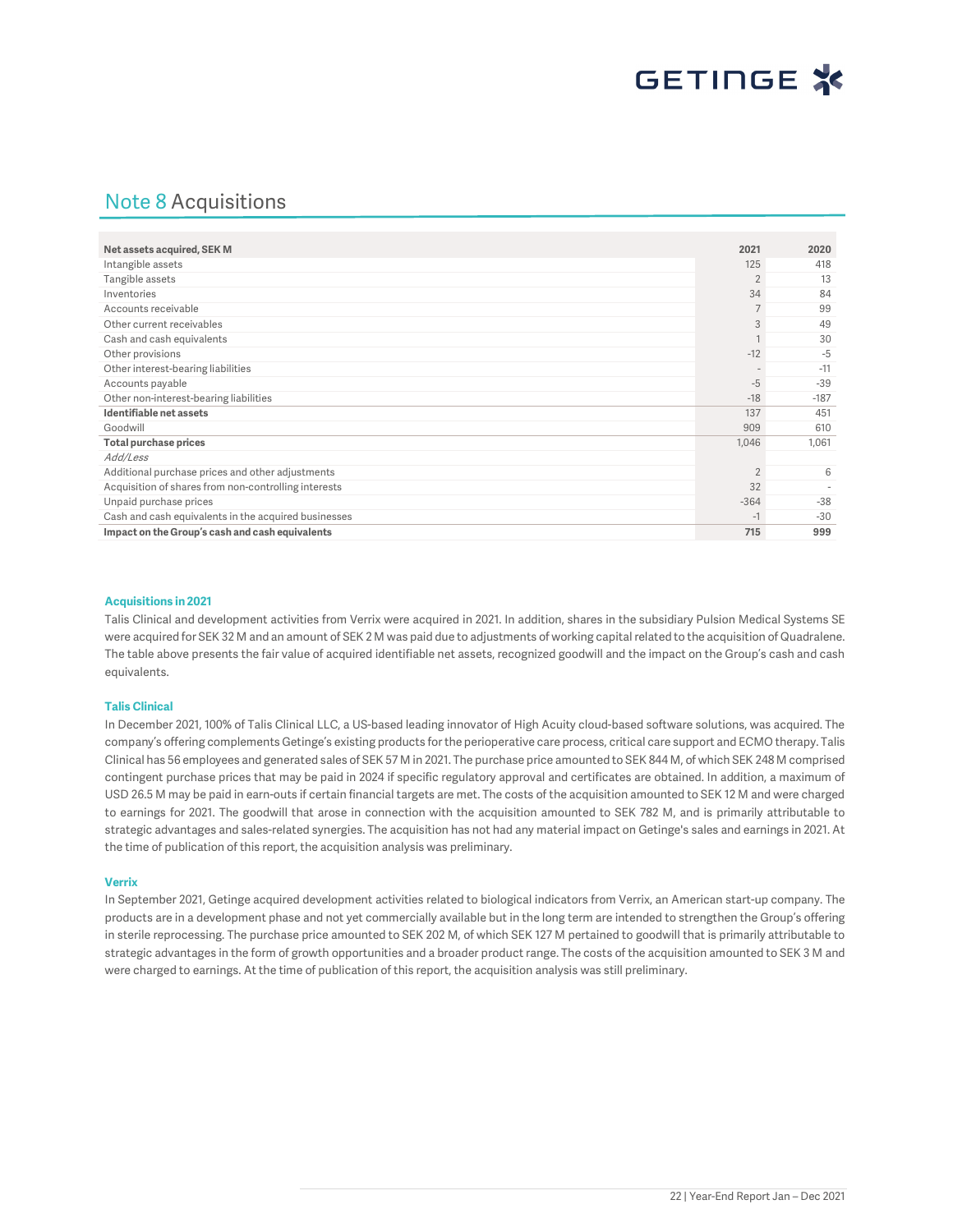# Parent Company financial statements

## Parent Company's income statement

| <b>SEKM</b>                                                | Oct-Dec<br>2021 | Oct-Dec<br>2020          | Jan-Dec<br>2021 | Jan-Dec<br>2020 |
|------------------------------------------------------------|-----------------|--------------------------|-----------------|-----------------|
| Administrative expenses                                    | $-21$           | 24                       | $-31$           | $-58$           |
| Other operating income and expenses                        |                 | $\overline{\phantom{a}}$ |                 | 38              |
| Operating profit                                           | $-21$           | 24                       | $-31$           | $-20$           |
| Result from participations in Group companies              | $-3$            | 255                      | 1.820           | 308             |
| Interest income and other similar income <sup>1)</sup>     |                 |                          |                 |                 |
| Interest expenses and other similar expenses <sup>1)</sup> | $-60$           | $-43$                    | $-263$          | $-394$          |
| Profit after financial items                               | $-84$           | 237                      | 1.527           | $-105$          |
| Appropriations                                             | 102             | 243                      | 102             | 243             |
| Taxes                                                      | $-24$           | $-78$                    | $-29$           | $-22$           |
| Net profit/loss for the period <sup>2)</sup>               | $-6$            | 402                      | 1.600           | 116             |

1) Interest income and other similar income and interest expenses and other similar expenses include exchange-rate gains and losses attributable to the translation of financial receivables and liabilities measured in foreign currencies

2) Comprehensive income for the period corresponds to net profit for the period

# Parent Company's balance sheet

| <b>SEKM</b>                            | December 31<br>2021 | December 31<br>2020 |
|----------------------------------------|---------------------|---------------------|
| <b>Assets</b>                          |                     |                     |
| Intangible assets                      | 8                   | 24                  |
| Tangible assets                        | $\overline{4}$      | 6                   |
| Participations in Group companies      | 28,795              | 28,090              |
| Deferred tax assets                    | 94                  | 106                 |
| Receivables from Group companies       | 233                 | 295                 |
| Current receivables                    | 36                  | 28                  |
| Cash and cash equivalents              | 1,330               | 950                 |
| <b>Total assets</b>                    | 30,500              | 29,499              |
|                                        |                     |                     |
|                                        |                     |                     |
| <b>Equity and liabilities</b>          |                     |                     |
| Equity                                 | 21,802              | 21,019              |
| Long-term liabilities                  | 1,170               |                     |
| Other provisions                       | 15                  | 32                  |
| Current liabilities to Group companies | 7,238               | 6,932               |
| <b>Current liabilities</b>             | 275                 | 1,516               |
| <b>Total equity and liabilities</b>    | 30,500              | 29,499              |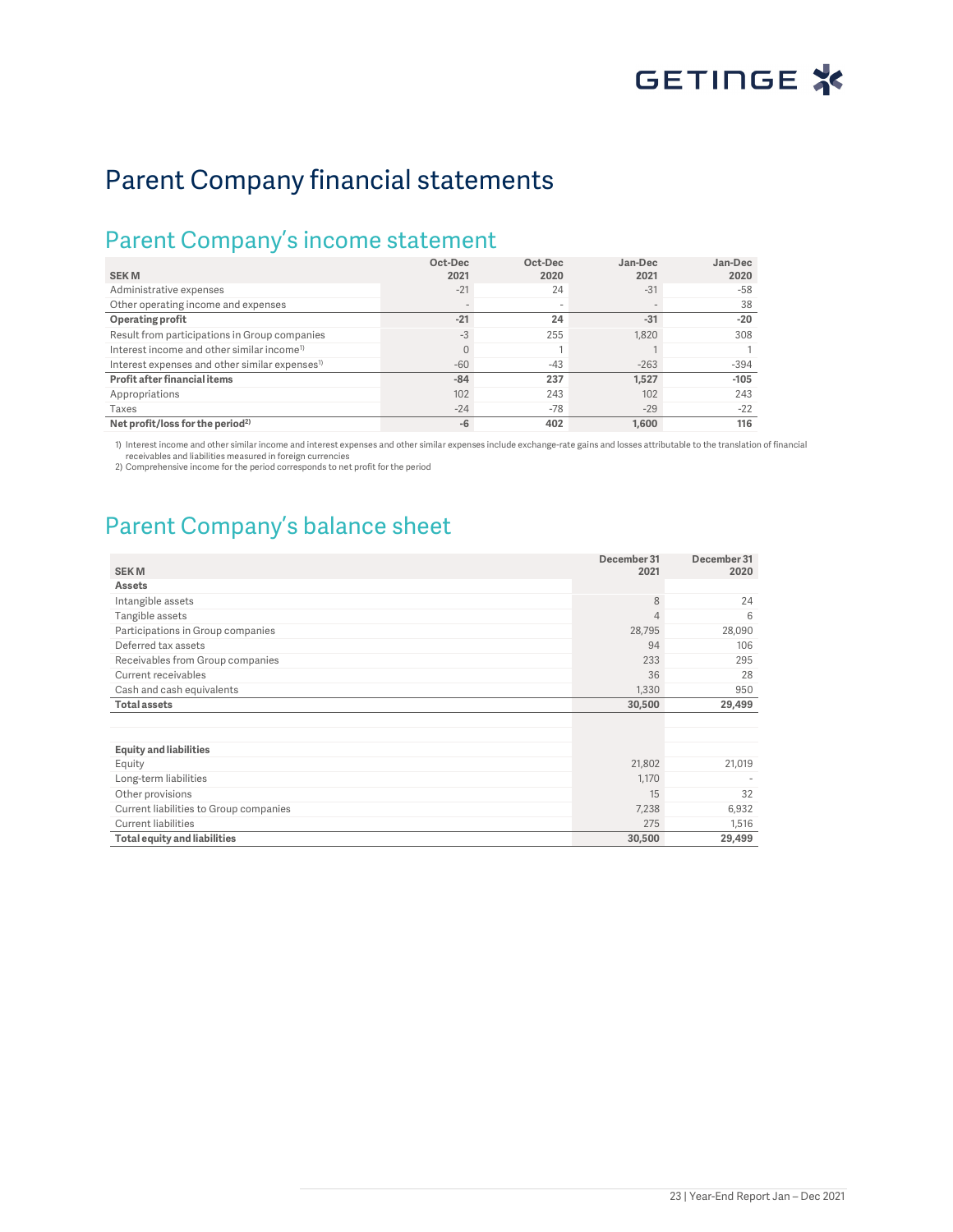

# **Definitions**

#### **Financial terms**

**Operating capital:** Average total assets with add-back of cash and cash equivalents, other provisions, accounts payable and other non-interest-bearing liabilities.

**Return on operating capital:** Rolling 12 months' adjusted EBIT in relation to operating capital.

**Return on equity:** Rolling 12 months' profit after tax in relation to average equity.

**Gross margin:** Gross profit in relation to net sales.

**Adjusted gross profit:** Gross profit with add-back of depreciation, amortization and write-downs and other items affecting comparability.

**EBIT:** Operating profit.

**Adjusted EBIT:** Operating profit (EBIT) with add-back of acquisition and restructuring costs and other items affecting comparability.

**EBITA:** Operating profit (EBIT) before addback of amortization and write-down of acquired intangible assets.

**Adjusted EBITA:** EBITA with add-back of acquisition and restructuring costs and other items affecting comparability.

**EBITA margin:** EBITA in relation to net sales.

**EBITDA:** Operating profit (EBIT) with addback of amortization, depreciation and write-downs.

**Adjusted EBITDA:** EBITDA with add-back of acquisition and restructuring costs and other items affecting comparability.

**EBITDA margin:** EBITDA in relation to net sales.

**Equity per share:** Equity in relation to the number of shares at the end of the period.

**Cash flow after net investments:** Cash flow from operating activities and investing activities, excluding acquisitions and divestment of operations.

**Consumables:** Products that are continuously consumed as well as service, spare parts and similar items.

**Adjusted earnings per share:** Adjusted net profit for the period attributable to Parent Company shareholders in relation to average number of shares.

**Items affecting comparability:**  Comprises acquisition and restructuring costs and other items affecting comparability. Other items affecting comparability are significant revenue/expenses that impact comparability between accounting periods. These items include, but are not limited to, write-downs, disputes and major gains and losses attributable to divestments of assets or businesses.

**Capital goods:** Durable products that are not consumed when used.

**Net debt/equity ratio:** Net interestbearing debt in relation to equity.

**Organic change:** A financial change adjusted for currency, acquisitions and divestments of businesses.

**Adjusted net profit for the period:** Net profit for the period with add-back of amortization and write-down of acquired intangible assets, acquisition and restructuring costs, other items affecting comparability and tax effect of add-back of income-statement items.

**Adjusted profit before tax:** Profit before tax for the period with add-back of amortization and write-down of acquired intangible assets, acquisition and restructuring costs and other items affecting comparability.

**Earnings per share:** Net profit attributable to Parent Company shareholders in relation to average number of shares.

**Interest-coverage ratio:** Rolling 12 months' adjusted EBITDA in relation to rolling 12 months' net interest.

**Operating margin:** Operating profit (EBIT) in relation to net sales.

**Equity/assets ratio:** Equity in relation to total assets.

**Currency transaction effect:** Exchange of current year's volumes of foreign currency at this year's exchange rates, compared with the exchange rates in the preceding year.

#### **Medical terms**

**Sterilizer:** A device to eliminate microorganisms on surgical instruments, usually by high temperature with steam.

**DPTE BetaBag®:** Bag that ensures contamination-free transfer of components.

**ECMO:** Extracorporeal membrane oxygenation, meaning oxygenation outside the body through a membrane. Put simply, a modified cardiac and respiratory machine that exchanges oxygen and carbon dioxide, like an artificial lung.

**Endoscope:** Equipment for visual examination of the body's cavities, such as the stomach.

**Endovascular:** Vascular treatment using catheter technologies.

**Extracorporeal life support:** Oxygenation of the patient's blood outside the body (extracorporeal) using advanced medical technology.

**Hemodynamic monitoring:** Monitoring the balance between blood pressure and blood flow.

**Cardiopulmonary:** Pertaining or belonging to both heart and lung.

**Cardiovascular:** Pertaining or belonging to both heart and blood vessels.

**Artificial grafts:** Artificial vascular implants.

**Low temperature sterilization:** A device used to sterilize surgical instruments which cannot be sterilized with high temperature steam. It is mainly used for instruments used in the minimal invasive and robotic surgery.

**NAVA:** Neurally Adjusted Ventilatory Assist (NAVA) identifies the electric activity that activates the diaphragm and using these signals adapts the ventilation to the patient's respiratory rhythm.

**Stent:** A tube for endovascular widening of blood vessels.

**Vascular intervention:** A medical procedure conducted through vascular puncturing instead of using an open surgery method.

**Ventilator:** Medical device to help patients breath.

#### **Geographic areas**

**Americas:** North, South and Central America.

**APAC:** Asia and Pacific. **EMEA:** Europe, Middle East and Africa.